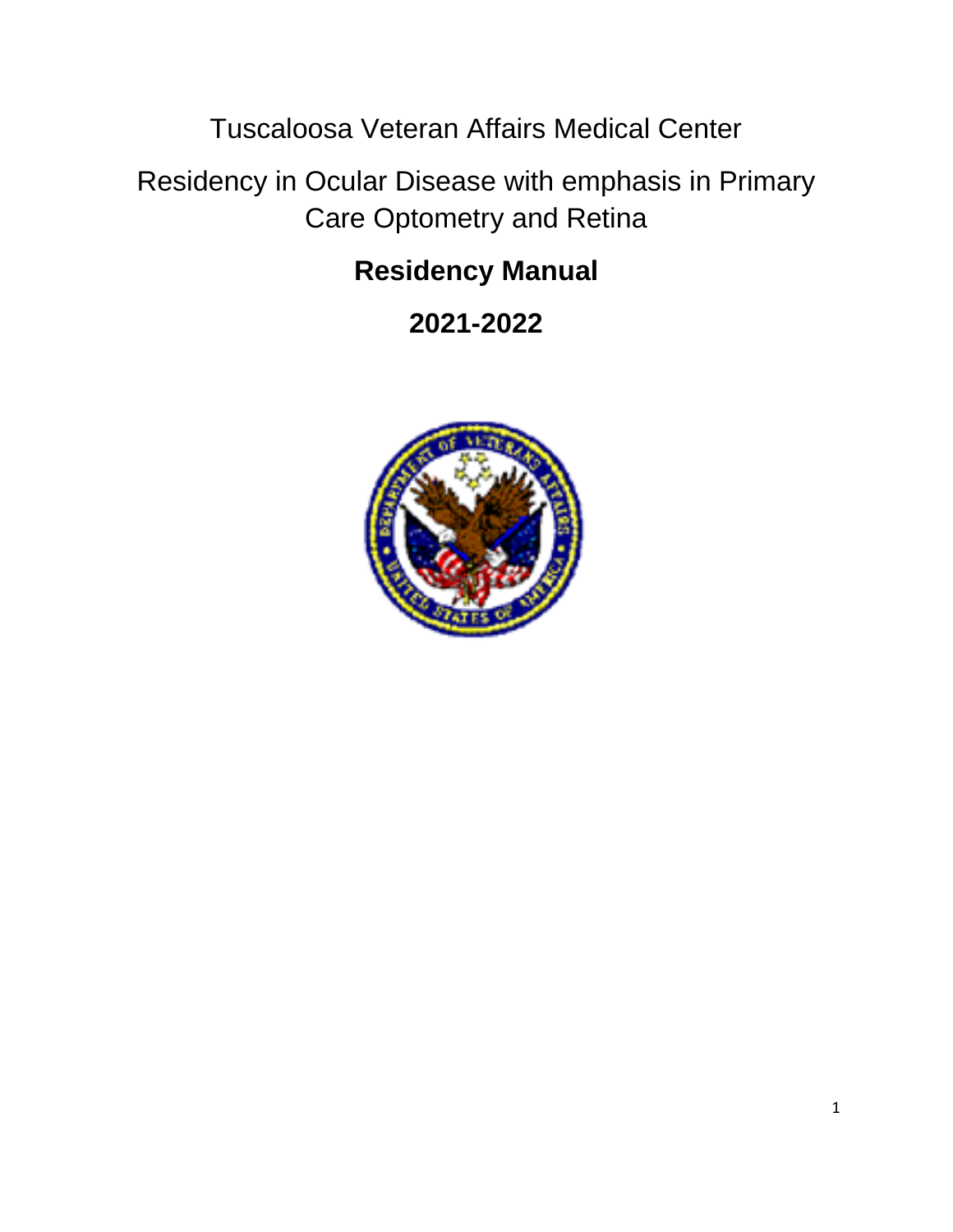#### **TABLE OF CONTENTS**

| <b>Section 1: Program Introduction and Overview</b>                                                                                                                                                                                                                                                                                                                                                                                                                           | <b>PAGE</b><br>$3 - 5$                                                                                                 |
|-------------------------------------------------------------------------------------------------------------------------------------------------------------------------------------------------------------------------------------------------------------------------------------------------------------------------------------------------------------------------------------------------------------------------------------------------------------------------------|------------------------------------------------------------------------------------------------------------------------|
| Section 2: Program Missions, Goals, and Objectives<br><b>Mission Statement</b><br>Program Goals<br>Program Curriculum                                                                                                                                                                                                                                                                                                                                                         | 5<br>$5 - 6$<br>6-7                                                                                                    |
| <b>Section 3: Program Admission and Completion Criteria</b><br><b>Admission Criteria</b><br>Completion Criteria                                                                                                                                                                                                                                                                                                                                                               | $7-8$<br>8-9                                                                                                           |
| <b>Section 4: Clinic Protocols</b><br><b>Professional Expectations</b><br>Schedule (Tour of Duty)<br><b>Clinic Responsibilities</b><br>Curriculum<br><b>Supervision Guidelines</b><br>Evaluations<br>Privileges<br>Salary and Benefits<br>Leave<br>Government Holidays<br><b>Clinic Facilities</b><br><b>Educational Resources</b><br>Employee Health<br>Workman's Compensation<br>Counseling, Grievance, Administrative Appeals and Termination<br><b>Employee Clearance</b> | $9 - 11$<br>11<br>12<br>$12 - 15$<br>15-16<br>16<br>16<br>17<br>17<br>18<br>18-19<br>$19 - 21$<br>21<br>21<br>22<br>23 |
| <b>Section 5: Facility Safety Policies</b><br><b>Clinic Safety</b><br><b>Fire Safety</b><br><b>Infection Control</b><br><b>Hazardous Material</b><br><b>Emergency Alarms</b><br>Reusable Medical Equipment (RME)                                                                                                                                                                                                                                                              | $23 - 24$<br>24<br>$24 - 25$<br>25<br>25<br>26                                                                         |
| <b>Section 6: Miscellaneous information</b><br>State Vision Requirements (Alabama and Mississippi)<br><b>Tuscaloosa Information</b><br>Useful Websites                                                                                                                                                                                                                                                                                                                        | $26 - 28$<br>28<br>28                                                                                                  |

#### **Appendices:**

1. CM HRMS 05-44: EMPLOYEE RESPONSIBILITIES AND CONDUCT

2. CM HRMS 05-15: EMPLOYEE GRIEVANCES AND ADMINISTRATIVE APPEALS

3. INFECTION CONTROL POWER POINT AND SAFETY HANDOUT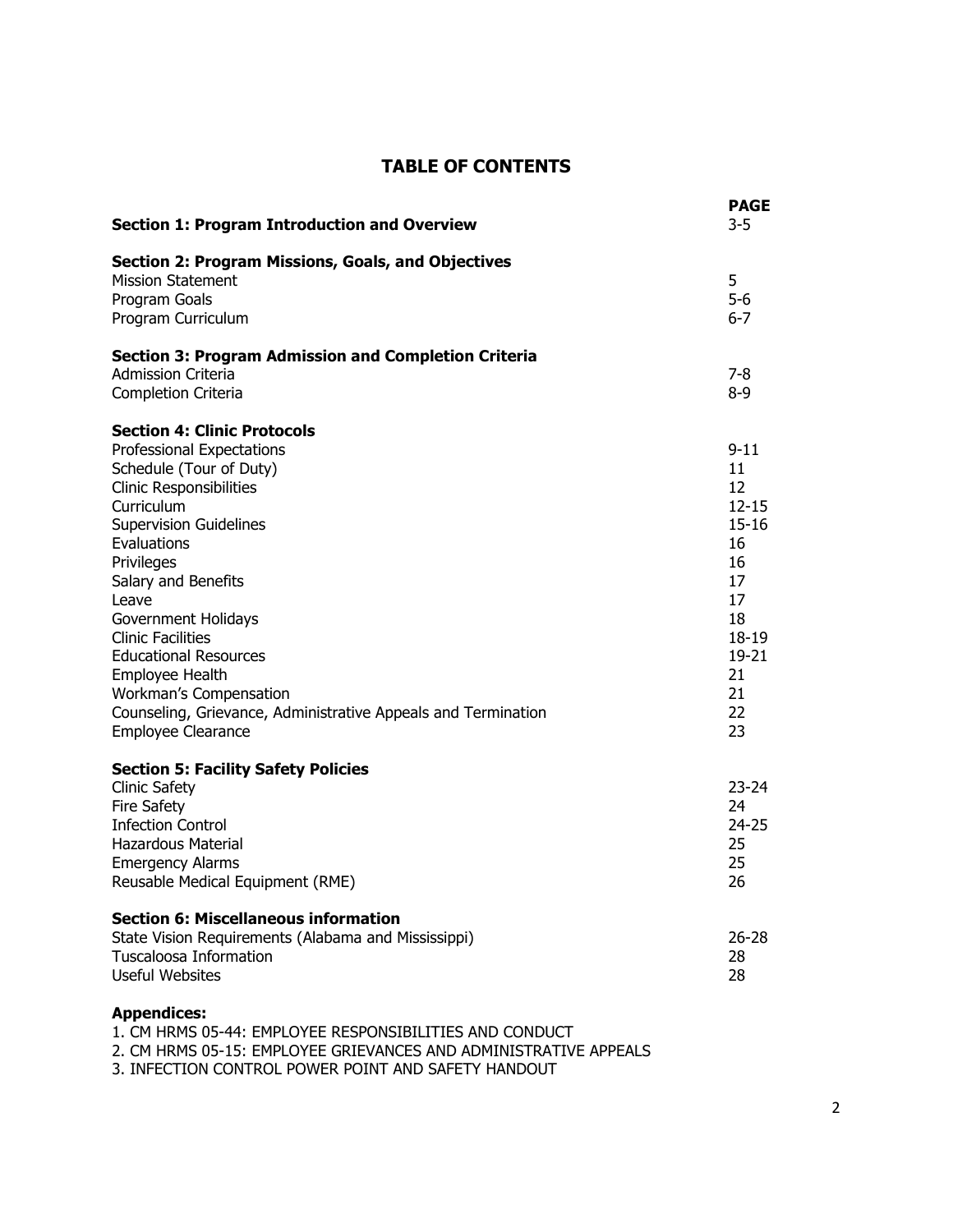## **SECTION 1: PROGRAM INTRODUCTION and OVERVIEW**

#### **The Tuscaloosa VA Medical Center Optometric Residency in Ocular Disease with emphasis in Primary Care Optometry and Retina**

#### **2 Positions**

#### **Affiliation: The University of Alabama at Birmingham School of Optometry**

The Tuscaloosa VA Medical Center (TVAMC) is in West Alabama where it is situated on a beautiful 125-acre campus with 25 major buildings. TVAMC provides primary care, longterm health care and mental health care services to eligible veterans in the Veterans Integrated Service Network (VISN) 7. Comprehensive outpatient services, as well as access to secondary and tertiary care services, are also available to eligible veterans.

The optometry clinic at the Tuscaloosa Veterans Affairs Medical Center was established in 1978. The following year the clinic accepted its first resident. The program was so successful that with the help of our affiliate, the University of Alabama at Birmingham School of Optometry (UABSO), a second position was created in 1980. The optometry clinic has experienced significant growth through the years, having grown from a clinic with a total of only three rooms, to a clinic which now contains seven exam rooms, two special procedures rooms, a preliminary testing area/health technician office, staff office space, a breakroom, and a large waiting area. Our annual patient encounters currently average approximately 7500. This number of encounters affords each resident sufficient quality and quantity of patient encounters. The Department of Veterans Affairs has also amended patient eligibility rules and its attitude toward delivering care, which now emphasizes preventive health care. These changes have been very beneficial for the optometry clinic in that they have provided opportunities for continued growth and increased the optometric education opportunities available at TVAMC.

The Tuscaloosa VAMC has 3 optometrists on staff. Optometrists provide primary eye care as well as manage chronic ocular diseases and ocular manifestations of systemic diseases. Each optometrist is a licensed practitioner, credentialed and privileged to practice full scope optometry, including the use of topical and oral medications. There are no ophthalmologists on staff at TVAMC. We enjoy an excellent rapport with the Birmingham VAMC and with local private sector surgeons.

The TVAMC has a teaching program that trains fourth year optometry students from the University of Alabama at Birmingham School of Optometry (UABSO) and from the Illinois College of Optometry (ICO). Currently, three to four students per quarter rotate through our program. Although our primary goal is to provide high quality eye care to our nation's Veterans, our other emphasis is to provide a quality educational experience for our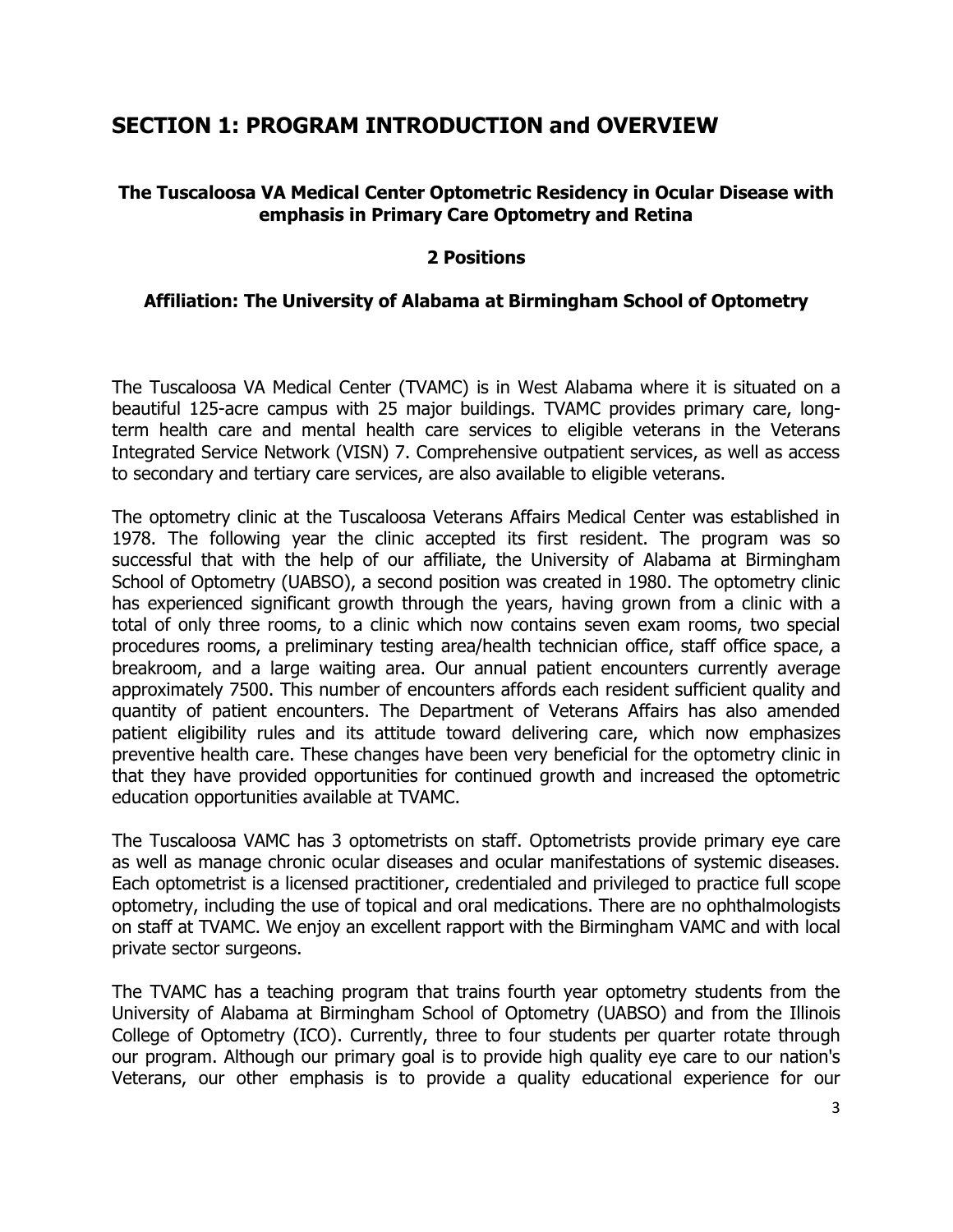optometry residents and students. As the residency year progresses, residents who have demonstrated an established level of clinical competence are allowed to precept students under the guidance of the clinic staff. This affords additional opportunities for the resident's growth and educational experience.

Residents will perform routine eye examinations as well as be responsible for evaluating walk-in and emergency patients. Based on our patient demographics, residents will encounter a high percentage of patients with glaucoma, macular degeneration, diabetic retinopathy, inflammatory eye disease, vascular occlusive disease, and varied ocular manifestations of systemic diseases. Residents have an opportunity to rotate through external clinical sites including a private retinal specialist and a regional optometry/ophthalmology referral center. The external rotations afford them the opportunity to observe more complicated cases and procedures.

The Tuscaloosa VA Medical Center Optometric Residency in Ocular Disease is a one-year program which typically begins on July 1 $_{\rm st}$  and concludes June 30 $_{\rm th}$  of the following year. Adjustments may be required by Human Resources related to the start dates and end dates based on when pay periods and the July 4th Federal holiday falls. Regardless, the appointment is for one year and is reflected in the Residency Acceptance Letter signed by the accepted candidate.

## **CLINIC STAFF**

### **Nathan A. Whitaker, O.D., F.A.A.O.**

Nathan A. Whitaker, O.D., F.A.A.O.; Dr. Whitaker completed his residency training at TVAMC in 1995. In July 1996 he joined the optometry staff and assumed direct responsibilities over the ICO and UABSO student programs. He served as the Residency Program Supervisor from June 2007 until July 2014. Dr. Whitaker became Chief of Optometry Service at the Tuscaloosa VAMC in July 2014 and continues to serve in this capacity. Dr. Whitaker can be reached at [Nathan.Whitaker@va.gov.](mailto:Nathan.Whitaker@va.gov)

#### **Lisa Land Schifanella, O.D., M.S.**

Dr. Schifanella grew up in Birmingham and attended Faith Christian High School where she graduated as the valedictorian. She received her Bachelor of Science degree from the University of Montevallo where she graduated summa cum laude. She went on to attend the University of Alabama at Birmingham School of Optometry (UABSO). She received her Doctor of Optometry degree from UABSO and graduated cum laude. Dr. Schifanella received a Masters in Vision Science from the University of Alabama at Birmingham in December of 1994. Following her education in Alabama, Dr. Schifanella completed a Residency in Ocular Disease at Triad Eye Medical Center and Cataract Institute affiliated with Northeastern State University Oklahoma College of Optometry (NSUOCO). Dr. Schifanella joined the faculty of NSUOCO in 1996. She served as Director of Residencies from 1997-2003. In addition, she was course master for three courses: Systemic Therapy in Ocular Disease, Differential Diagnosis in Ocular Disease, and Advanced Clinical Methods. Dr. Schifanella served as Chief of the Specialty Care Clinic (the laser and minor surgery clinic) from 1996-2000. She was a tenured associate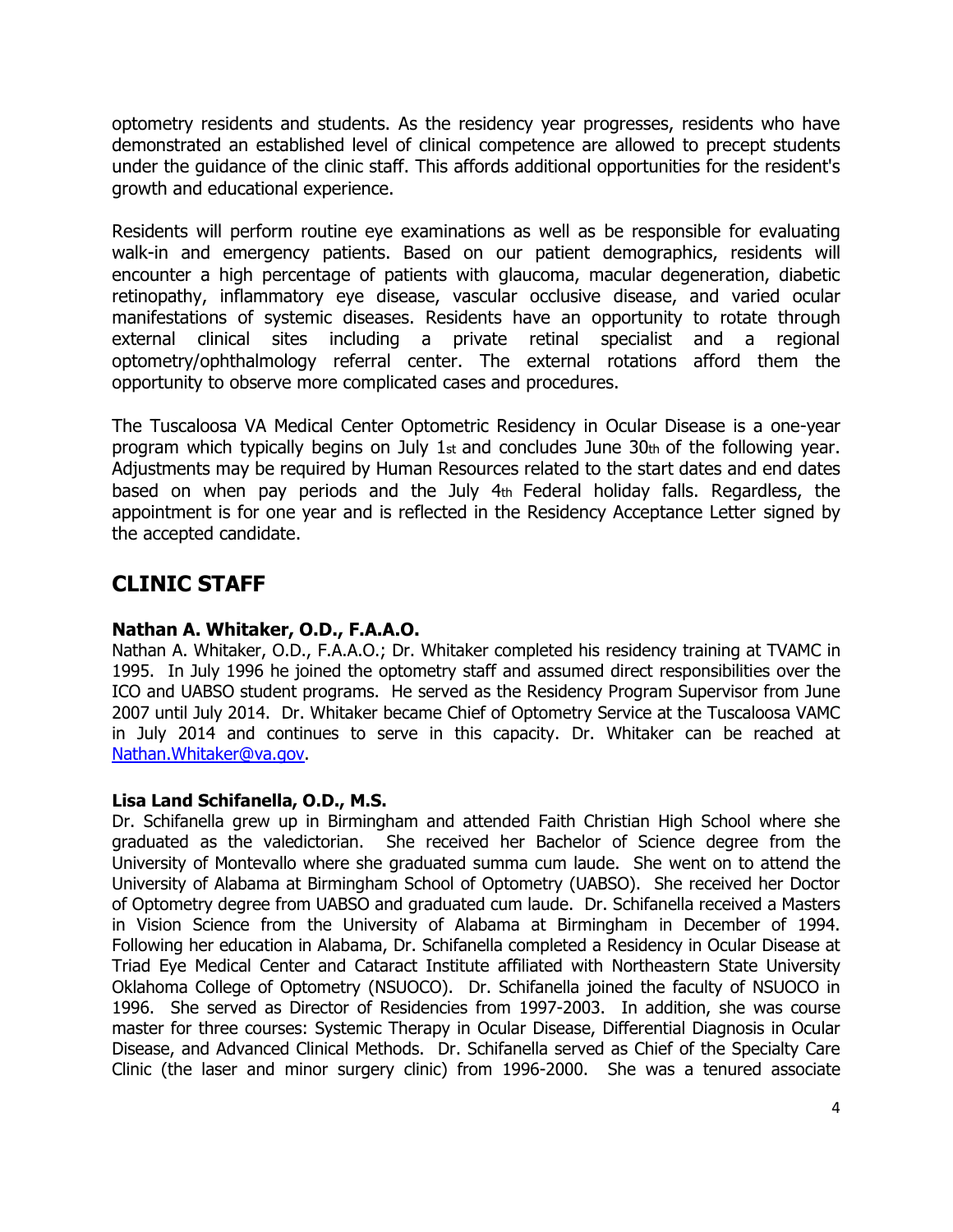professor and a member of the NSU Graduate Faculty. Dr. Schifanella joined the faculty of UABSO in March of 2004, where she served as the Director of Residency Programs from June 2006-May 2014. She also served as coursemaster of the Injections and Minor Surgical Procedures course, as a member of the Clinical Evaluation of the Visual System course faculty, and in the Primary Care Clinics. She is a member of the American Optometric Association and the Armed Forces Optometric Association and is a sustaining member of the American Optometric Student Association. Dr. Schifanella joined the Tuscaloosa VAMC in June 2014 where she currently serves as Staff Optometrist and Residency Supervisor. Dr. Schifanella can be reached at [Lisa.Schifanella@va.gov.](mailto:Lisa.Schifanella@va.gov)

#### **Ellen L. Prewitt, O.D.**

Dr. Prewitt grew up in Mobile, AL. and attended Spring Hill College, where she received her Bachelor of Science degree. She moved to Birmingham in 2013 to attend the University of Alabama at Birmingham School of Optometry (UABSO). Dr. Prewitt completed her residency training in ocular disease/ primary eye care at TVAMC in June 2018 and joined the optometry staff following completion. Dr. Prewitt currently serves as Staff Optometrist and Externship Supervisor. She is a Fellow of the American Academy of Optometry and is a member of the American Optometric Association, National Association of Veterans Affairs Optometrists, Armed Forces Optometric Society, and the Beta Sigma Kappa Honor Society. Dr. Prewitt can be reached at [Ellen.Prewitt@va.gov](mailto:Ellen.Prewitt@va.gov) .

## **CONTACT INFORMATION:**

Medical Center Toll-Free Number 1-888-269-3045 Optometry Clinic Main Number 1-205-554-2847 Optometry Clinic Fax Number 1-205-554-4628

## **MAILING ADDRESS:**

Tuscaloosa Veterans Affairs Medical Center Optometry Clinic (679/123) 3701 East Loop Road Tuscaloosa, AL 35404

## **SECTION 2: PROGRAM MISSIONS, GOALS, AND OBJECTIVES**

#### **OPTOMETRY RESIDENCY MISSION STATEMENT:**

The mission of the Residency in Ocular Disease with emphasis in Primary Care Optometry and Retina at the Tuscaloosa Veterans Affairs Medical Center is to provide a unique postdoctoral experience in a multidisciplinary setting with the intent of nurturing the residents' development into exceptional optometric clinicians by broadening general skills and mastering additional specialized skills through independent patient care while adhering to supervision guidelines.

#### **OPTOMETRY RESIDENCY PROGRAM GOALS:**

1. To solidify each resident's patient care skills.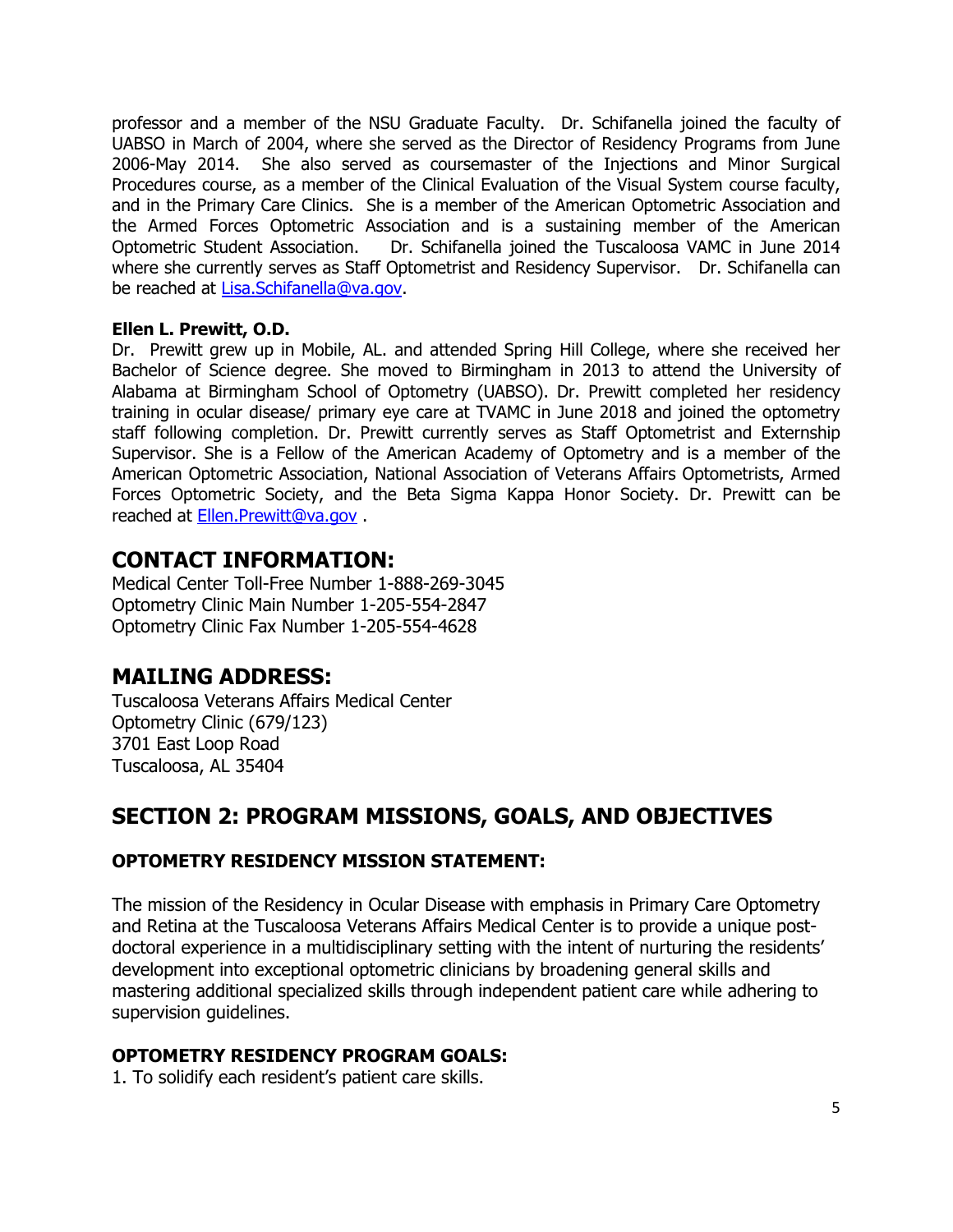2. To expand each resident's knowledge base by delivering care to patients with a wide variety of ocular and systemic diseases.

3. To provide residents the opportunity to interact with providers outside of optometry and to help them understand how a health care team operates in a multidisciplinary health care system.

4. To develop and improve the resident's scholarly activity skills including those required for the preparation and presentation of lectures and the process of manuscript preparation.

5. To equip residents with the necessary knowledge base and clinical skills for careers in specialty service or clinical teaching.

### **OPTOMETRY RESIDENCY PROGRAM CURRICULUM**

The educational objectives, learning activities, and expected outcomes of the Residency in Ocular Disease include the following:

### **Clinical Activities**

1. Residents will manage at least 1000 patient encounters.

2. Residents will be the primary provider, within residency supervision guidelines, for patients exhibiting a variety of ocular diseases such as diabetic retinopathy, glaucoma, cataracts, acute red eyes, vein occlusions, age-related macular degeneration, inflammatory eye disease and others.

3. Residents will interact with disciplines outside the medical center through external rotations.

4. Residents will consult with regional VA and non-VA ophthalmic sub-specialties.

5. Residents will interact with medical disciplines inside the facility by completing internal consult requests.

6. Residents will manage patients requiring specialized testing and perform tests on these patients in sufficient number and at a level of expertise that is acceptable to the clinical staff.

### **Scholarly Activities**

1. Residents must prepare a manuscript of publishable quality.

2. Residents must research, prepare and give presentations at specific times during the residency year.

3. Residents will select and present articles in Journal Club.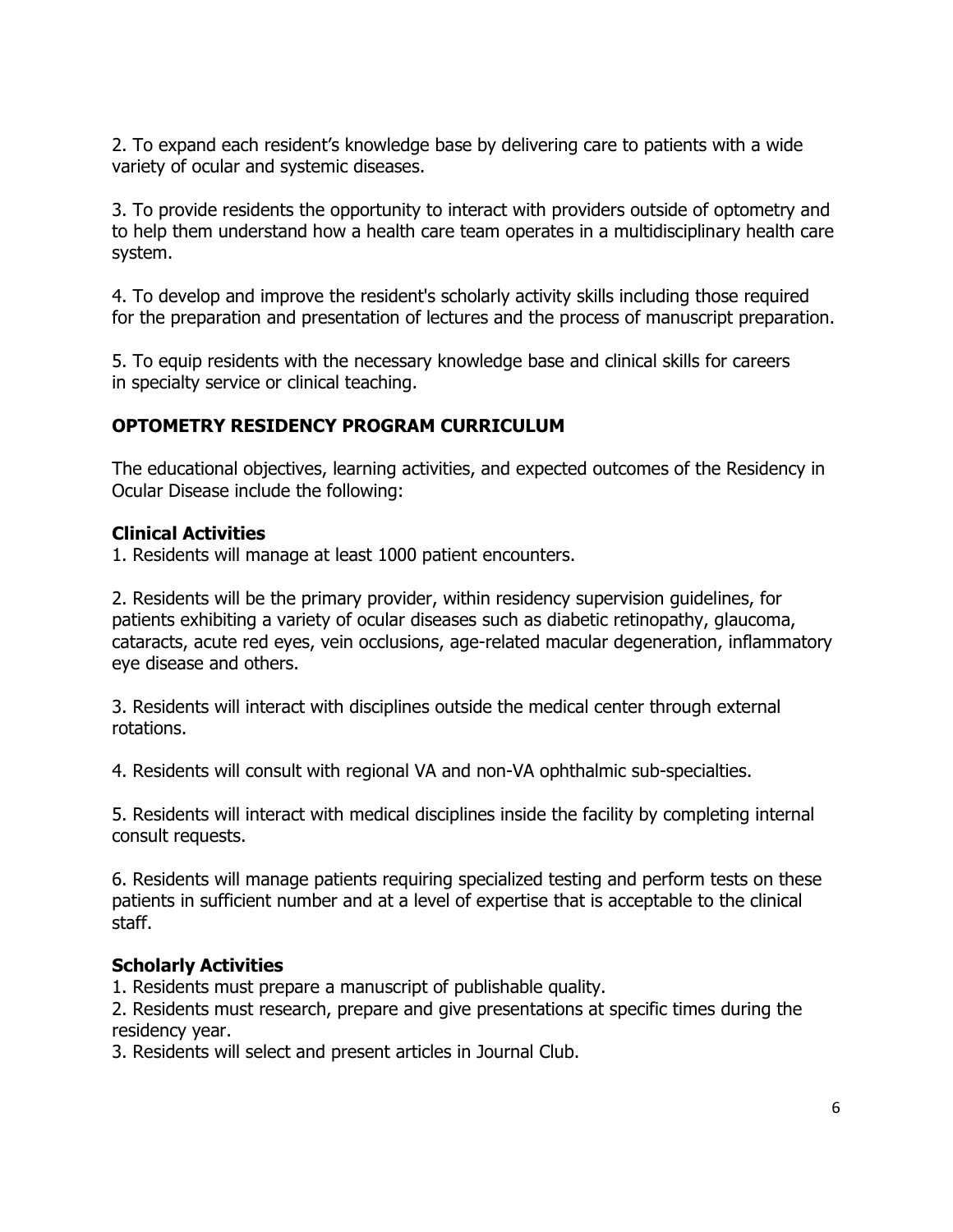### **Didactic Activities**

1. Residents will attend the weekly Residency Conference at the affiliate (UABSO), which will cover core topics of broad interest and specialty topics in primary care optometry.

## **SECTION 3: PROGRAM ADMISSION AND COMPLETION CRITERIA**

### **ADMISSION ELIGIBILITY CRITERIA**

- Applicants must have earned a Doctor of Optometry (O.D.) degree, or will have earned such a degree, by the time of matriculation from an Accreditation Council on Optometric Education accredited school or college of optometry.
- Applicant should have a minimum cumulative grade point average in the optometry professional curriculum of 3.0 on a 4.0 scale.
- Applicants must have successfully completed parts I, II, and III of the National Board of Examiners in Optometry (NBEO).
- An interview by the TVAMC optometry staff with concurrence by the UABSO residency committee may be necessary.
- By congressional law, candidates must be citizens of the United States.
- The Tuscaloosa VAMC affirms that all residency applicants will be evaluated without regard to sex, race, color, creed, national origin, or non-disqualifying physical disabilities.

#### **Program Application Deadline:** February 15

#### **SELECTION PROCEDURE**

Interested candidates for the residency positions, including official ORMatch applicants, are directed to the TVAMC optometry residency web pages and are provided an electronic copy of the TVAMC Residency in Ocular Disease Handbook (or are sent a hard copy if needed). Applicants may contact the Residency Director or the Residency Supervisor from the ORMatch website to obtain more information about the program. Dr. Schifanella usually corresponds with interested potential candidates via email and/or phone prior to and during the ORMatch application process.

The application process officially begins with the resident registering with ORMatch. The resident applicant registers with ORMatch by submitting agreement to compliance with ORMatch Rules, an Applicant Agreement, OE Tracker Number, and a registration fee. Once registered, the resident applicant will submit the following documents to ORMatch:

- A page of applicant contact, educational, and NBEO information
- Letter of intent
- Curriculum vitae
- Unofficial optometry school transcript
- Identification of 3 references who will submit letters of recommendation

In addition to the above documents, the program requires a copy of the NBEO score report (photograph or screen shot is acceptable). The applicant should upload a copy of the NBEO score report as supplemental information on the ORMatch application to the program.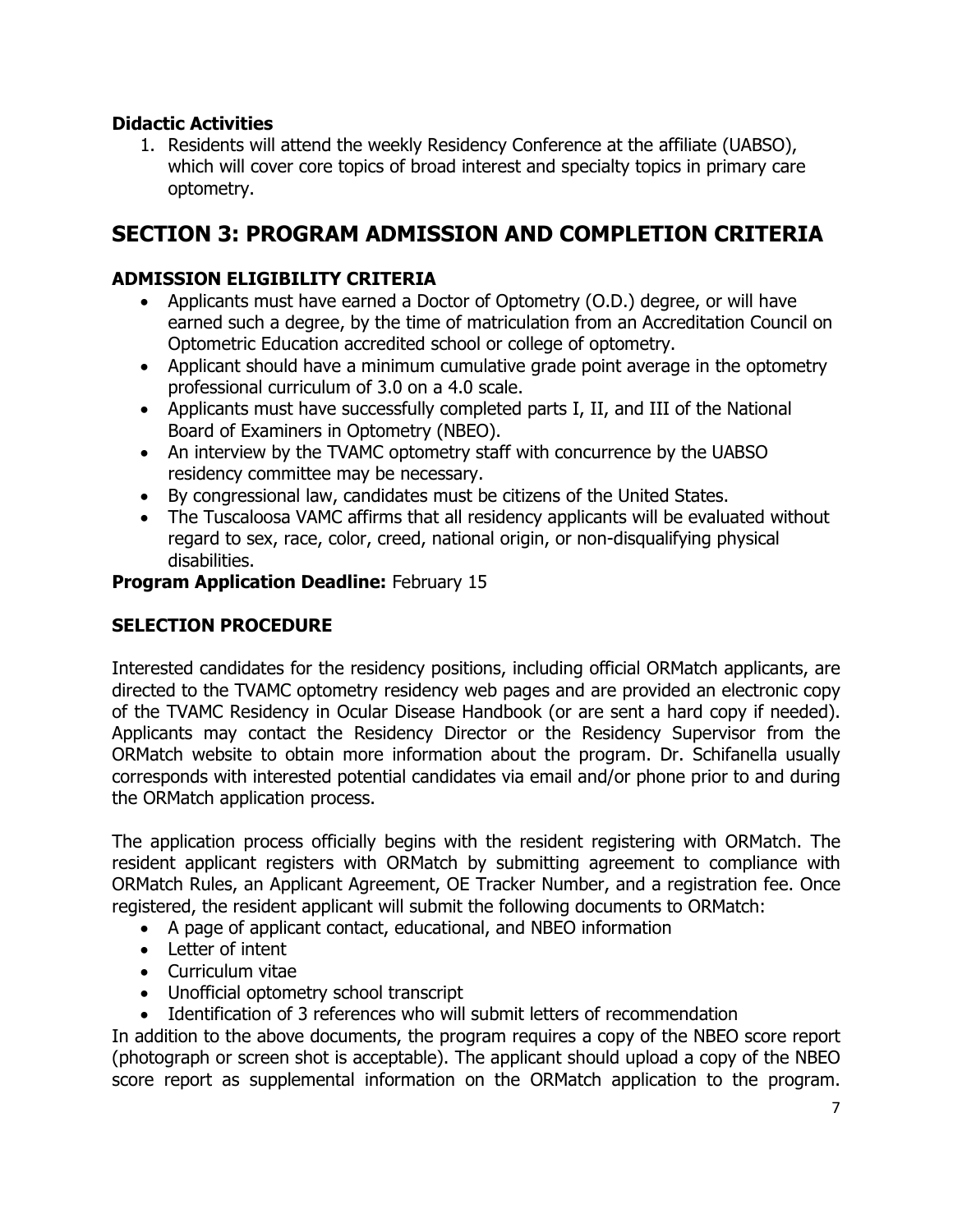Official transcripts are required for all applicants and should be sent directly to Dr. Schifanella. Finally, the resident applicant should submit his or her ranking of residency program preferences to ORMatch by the ORMatch deadline.

Whenever possible for the applicants, the program coordinator and the staff optometrist interview qualified applicants. On-site interviews are strongly encouraged, as it gives applicants the opportunity to see the facility, meet the staff and coordinator, and become familiar with the clinic environment. Although each Ocular Disease resident candidate is strongly encouraged to visit TVAMC, a personal interview is not mandatory. Telephone interviews may be arranged if a visit cannot be scheduled. Dr. Schifanella is responsible for inviting resident candidates for interviews and for arranging the interview schedule for each candidate. The interview typically consists of the visiting candidate meeting with Dr. Schifanella, Dr. Whitaker, Dr. Prewitt, and the current residents. The candidate's meeting with Dr. Schifanella includes a one-on-one interview, a review of the residency requirements, and a tour of the TVAMC Optometry Clinic.

Following the interview, Dr. Schifanella requests input regarding the candidates from Dr. Whitaker, Dr. Prewitt, and the current residents. She then ranks the candidates and shares this ranking with Dr. Whitaker and Dr. Prewitt. Based on these discussions, the ranking may be modified. The final ranking list is reviewed and approved by the Residency and Fellowship Programs Advisory Committee and the Dean prior to the match. Finally, Dr. Schifanella enters the official ranking into the ORMatch system. Official notification of matches is sent to all parties by ORMatch one week after the matching deadline date. Following the match, Dr. Schifanella contacts the candidates and letters of acceptance are sent to the incoming residents.

Resident applicants who do not match will be informed of such by ORMatch. The names of residency programs which also did not match and the name of unmatched applicants will be available on the ORMatch website at the earliest possible date after the match. After official notification of non-matched status by ORMatch, interested parties can proceed with independent negotiation in filling residency programs.

United States citizenship is required to qualify for VHA appointment in a paid VA optometry resident position funded by the Office of Academic Affiliations. Reference: VA Handbook 5005/57, Part II, Chapter 3, Paragraph 3.g.(1) & (5)(c), dated June 14, 2012.

The resident must obtain a license in at least one state.

#### **RESIDENCY COMPLETION CRITERIA**

When a resident successfully completes the training program, the Director of Residency Programs recommends to the Dean of the affiliate (UABSO) the granting of a certificate. Criteria for residency completion are as follows:

• The resident is required to deliver clinical services at a level which is satisfactory to the clinic staff.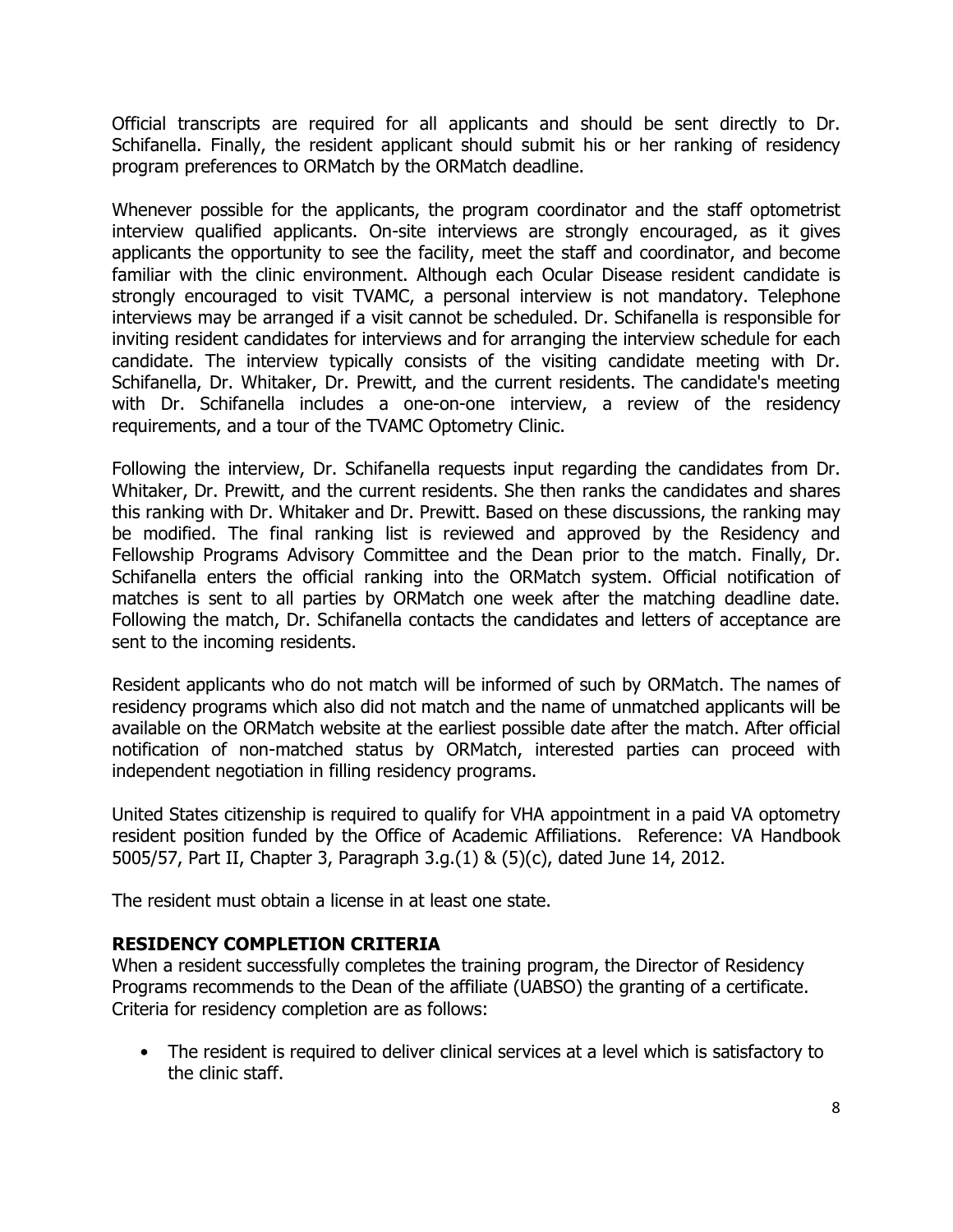- The resident is required to write a paper based on original research, literature review, or a clinical case suitable for publication in a refereed ophthalmic journal.
- The resident is expected to perform in a professional manner in the delivery of patient care services and to observe those proprieties of conduct and courtesies that are consistent with the rules and regulations governing the clinic.
- The resident is required to participate in and complete the requirements set forth in the curriculum.

## **SECTION 4. CLINICAL PROTOCOLS**

### **1. PROFESSIONAL EXPECTATIONS**

- a. Residents are expected to familiarize themselves with the AOA Clinical Practice Guidelines. The AOA web site [\(http://www.aoa.org/x4813.xml\)](http://www.aoa.org/x4813.xml) describes the Clinical Practice Guidelines.
- b. Veterans and their families must always be treated with compassion and courtesy. Each patient should be addressed by his or her last name, or by the title "Sir" or "Ma'am", when appropriate. Residents will be expected to conduct themselves as professionals, demonstrate an appreciation of patients' needs and avoid any conduct that might be regarded by patients and family members as rude, demeaning or otherwise unprofessional.
- c. The Tuscaloosa VAMC is a neuropsychiatric hospital and at times patients can become agitated and difficult to manage. If this occurs, attempt to calm the patient. If you feel uncomfortable with a situation, involve a staff member. We do not have to do everything in one visit and can easily reschedule appointments if needed.
- d. Patient privacy and the confidentiality of their medical information must be respected and guarded at all times. Patient objections to procedures and requests to decline procedures or treatment must be respected and the risks/benefits/alternatives presented and documented in the chart. Exercise care regarding conversations in public areas of the medical center (corridors, elevators, lobbies, dining rooms). Individual patients should never be discussed in a setting or a way that would permit them to be identified by others. Items with patient specific information or open medical records should never be left in public areas where visitors or passers-by could access the information. Avoid joking references to patients. Clinical discussions in general are inappropriate in public areas.
- e. Remember that many Veterans do not hear well, so speak plainly and enunciate when you introduce yourself to your patients.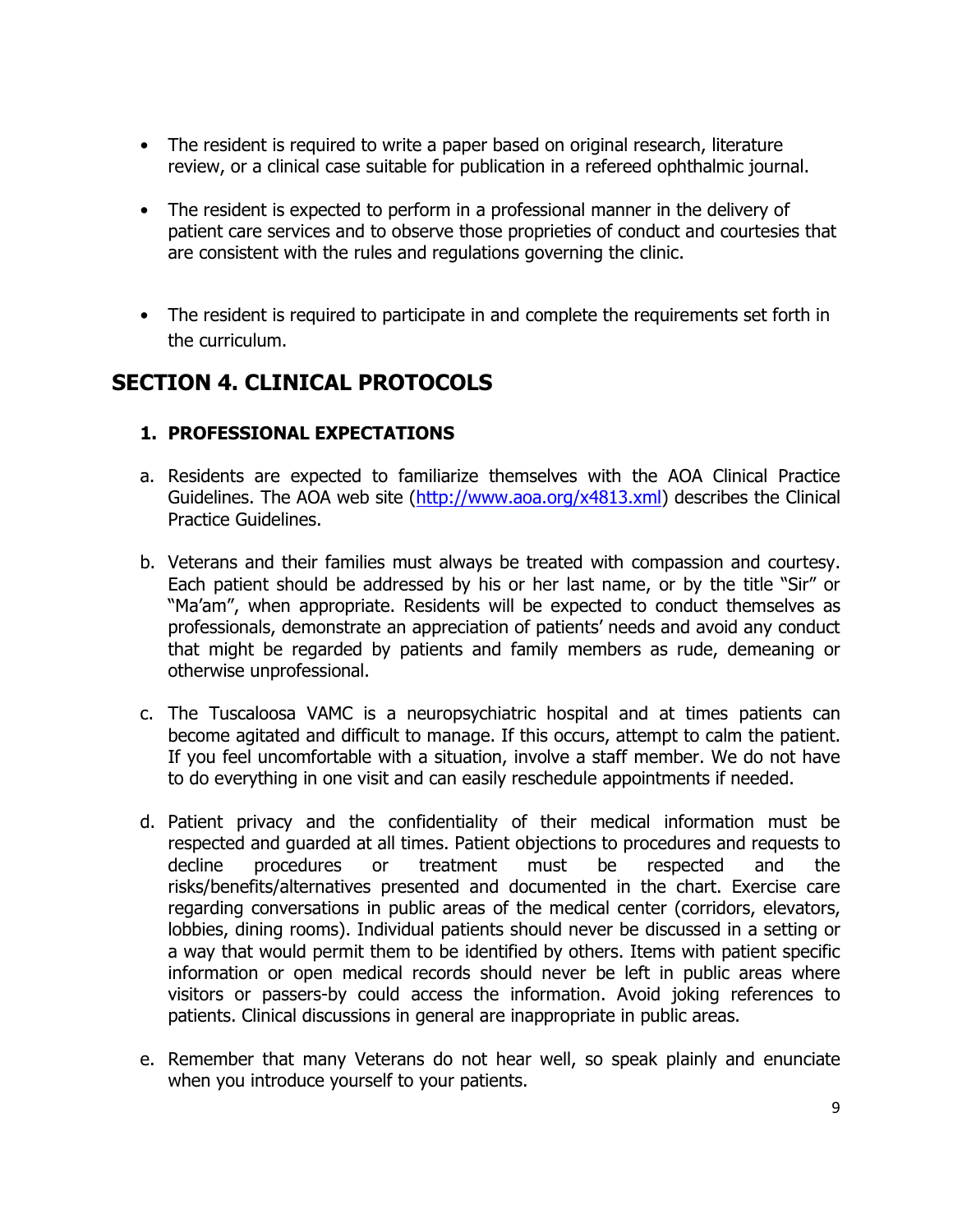- f. Any doctors should be addressed by their title and last name in the clinic or around patients. Students should be addressed by "Mr./Ms. [insert name here]" or "Intern/Student Doctor [insert name here]" in front of patients, and all staff should be treated with very cordial respect.
- g. Be punctual! The resident's tour of duty begins at 7:30m and concludes at 4:00pm. It is your responsibility in the morning to prepare your room/equipment and review necessary records so as to be prepared to start your first patient promptly at 7:30am. It is your responsibility to arrive as early as necessary to accomplish this.
- h. Please dress appropriately for clinic. Official name badges are a VA requirement and must be worn at all times when on station. Residents are not required to wear clinic jackets. Avoid blue jeans, open-toed shoes, shorts, excessively tight or low-cut clothing, torn or stained clothing, etc. Your appearance should reflect professionalism. Any display of potentially controversial opinions or partisan political advertisements on clothing or carried items is prohibited. Eating or drinking in exam rooms or in front of patients is prohibited. These are VA regulations.
- i. The Tuscaloosa VA Medical Center is a smoke-free facility. Designated smoking areas are provided outside of buildings and away from doorway traffic.
- j. Treat VA equipment as if it were your own. Clean and cover your own equipment at the end of the day and keep your work area free of debris and hazards. It is recommended that you do not bring your own equipment as the VA will not assume responsibility for lost or stolen articles. If a piece of equipment is not operating properly, please notify the staff as soon as possible so that we can arrange for timely repair.
- k. Limit incoming and outgoing personal calls. Emergency long distance calls, patient contacts, etc. are permissible. Cell phone usage is permitted, but it must not interfere with the delivery of care or be used in the presence of patients.
- l. All patient notes will be entered electronically into the Computerized Patient Record System (CPRS). All charts are to be completed prior to your leaving the clinic each evening. Since there are other caregivers within the Medical Center reading our charts, spell things out in their entirety and keep abbreviations to a minimum. There is an approved and unapproved abbreviations list which is very extensive. However, considering the time it takes to see if an abbreviation is approved or not, it is easier to just completely spell out what you intend to convey in your note. Assessments and plans should never contain abbreviations.
- m. The television is for patients during tour of duty hours.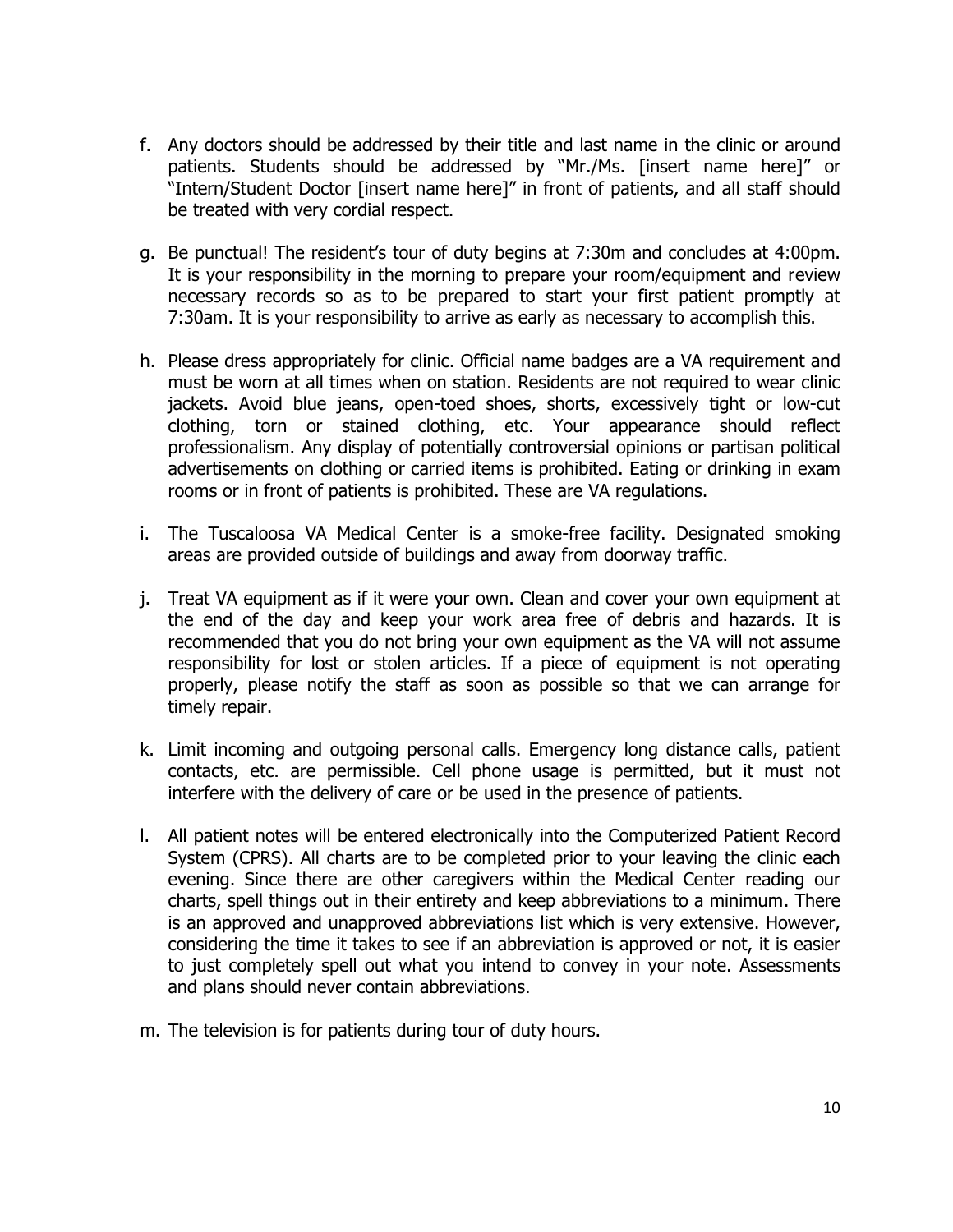n. Computers are located in each examination room. Be mindful that these are for official VA business. The use of thumb/flash drives and external media storage devices in conjunction with VA computers are strictly prohibited. It is imperative that you lock your computer when you step away, no matter how brief your absence from the terminal. Prior to serving at the VA, you will be required to complete the VHA Mandatory Training for Trainees Course through the online Talent Management System (TMS). The VHA Mandatory Training for Trainees course (course number 3185966) includes Information Security and Privacy Awareness and the VA National Rules of Behavior and Privacy of Patient Information training. In addition, the VA Information Security Awareness and Rules of Behavior can be reviewed through the Talent Management System (TMS) by searching the title or course number 10176. Privacy and HIPAA Training may be reviewed on TMS by searching the title or course number 10203.

### **2. SCHEDULE (TOUR OF DUTY)**

- a. Normal Medical Center clinic hours are from 8:00am to 4:30pm Monday through Friday. The Optometry clinic begins seeing patients at 7:00 am. Residents begin at 7:30 am and end at 4:00 pm Monday, Tuesday, Thursday and Friday. Even though the tour of duty officially ends at 4:00 pm, the residents are expected to stay until all patients for the day are seen and notes for the day are completed. There is no call duty.
- b. Each Wednesday morning, residents meet for the didactic component of the program at the affiliate (UABSO). Conference begins at 8:00 am and concludes around 12:00 pm. Wednesday afternoon is reserved for research and rotations through external sites such as a private practice retinal surgeon and a regional optometry/ophthalmology referral center.
- c. Lunch is from 12:00 to 1:00pm. The first afternoon patients are scheduled at 1:00pm and must be seen on time. If your morning patients extend beyond 12:00 pm, your lunch period will be shorter.
- d. The goal in our clinic is to see patients on time. Please be considerate of your patients' time. Remember, too, that many patients will have multiple appointments on the same day and we need to be sure that we are not at fault if they are late for an appointment scheduled after ours. If you are tied up and have a follow-up come in and see that you will be a while before getting to them, please advise the staff so that we can help maintain flow and ensure that we do not make your patient wait beyond their scheduled time. Sometimes doctors get backed up with an emergency or a difficult case and get behind. Please be mindful of other doctors in the clinic. If you are ahead of schedule, or if you notice that another clinician is behind schedule, you may offer to help out. If you need help, please ask for it.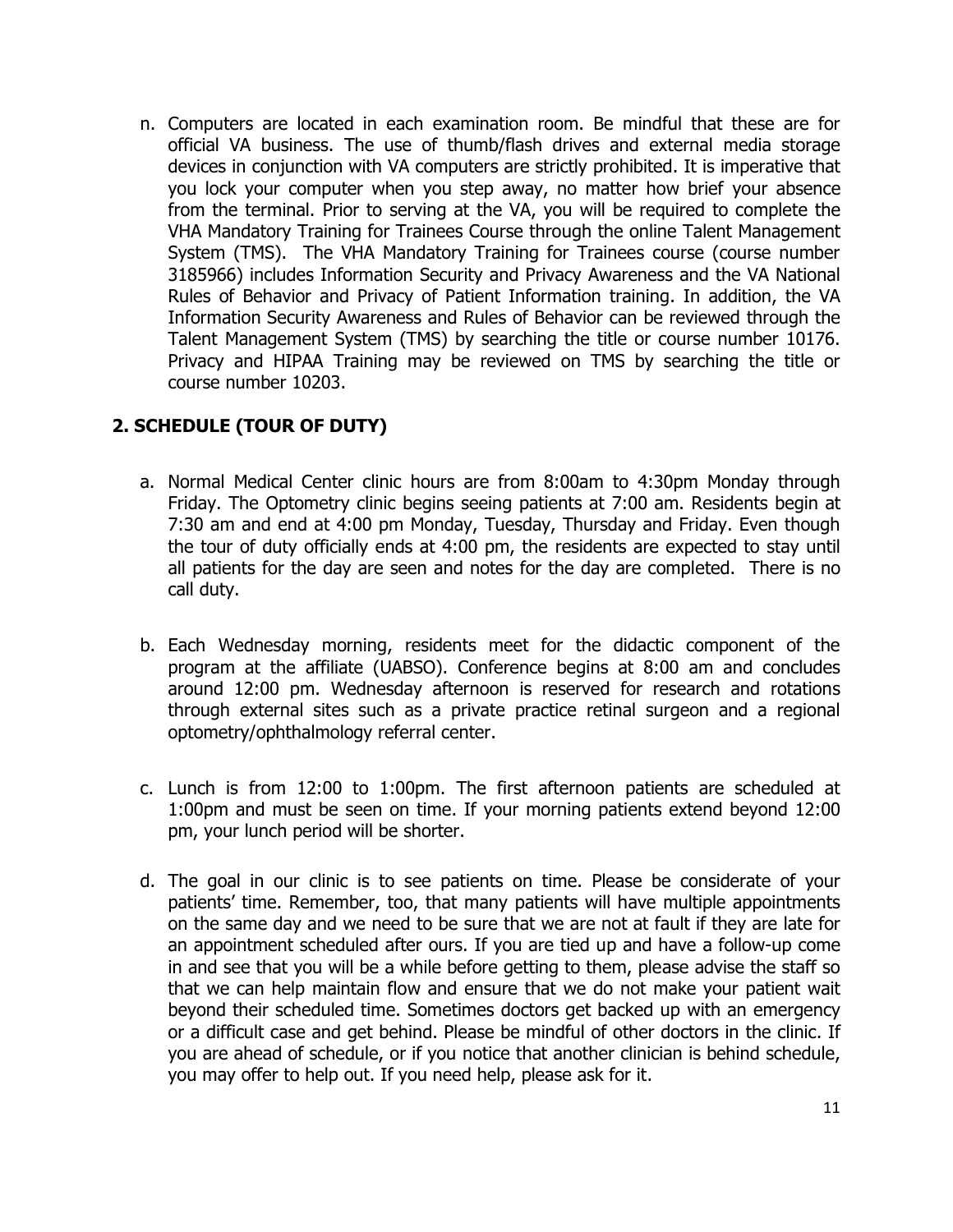### **3. CLINIC RESPONSIBILITIES**

- a. **Patient Care.** Patient care is priority and our goal is for you to be able to perform thorough and efficient eye examinations. When in doubt about testing, please ask an attending to recheck your findings prior to dilation. Similarly, if you have questions about or are having difficulty with the camera, OCT, or other device, please ask for help. Visual field testing is usually provided by the technician.
- b. **Maintenance.** Residents should inform an attending promptly if equipment is not working correctly. It is important to keep all equipment and instruments operational to avoid patient flow problems. You are responsible for keeping your room well stocked with drops, hand sanitizer, swabs, etc. If any supplies run low, please notify staff so that it may be replaced promptly. If stock, equipment, or supplies are borrowed from another exam room, those should be replaced or replenished as soon as possible.
- c. **Office Duties.** Medical center policy requires that all notes be electronically signed within 24 hours. Our policy is that you complete all your notes prior to leaving for the day. If possible, your attending will appreciate you signing them as you go along during the day, since the 24 hour rule applies to your cosigner as well.

## **4. CURRICULUM**

The residency curriculum at TVAMC is multi-faceted and includes clinical, scholarly and didactic activities. Residents are involved in direct patient care on Monday, Tuesday, Thursday, and Friday from 7:30 am to 4:00 pm. Each Wednesday morning, residents attend residency conference at our affiliate UABSO, where the majority of the didactic components of the program are addressed. Wednesday morning conferences include lectures and presentations, clinical procedures rounds, clinical grand rounds, and journal club. Wednesday afternoons are set aside for scholarly activities, as well as rotations through specialty clinics. Our resources include several general ophthalmologists and ophthalmic sub-specialties with whom our residents have the opportunity to rotate.

The Residency Conference is an important component of the curriculum. The Residency Conference schedule for the year is ongoing, extending from July, when program begins, through May of the following year. Residency Conference is held on Wednesday mornings for the following residents: Resident in Family Practice Optometry/UABSO (1), Resident in Cornea and Contact Lenses/UABSO (1), Resident in Pediatric Optometry/UABSO (1), Residents in Geriatric and Low Vision Rehabilitative Optometry at the Birmingham VAMC (2), and the Residents in Ocular Disease at the Tuscaloosa VAMC (2). The Residency Conference Schedule is circulated during the first Residency Conference of the year. Specific activities comprising the Residency Conference are described below: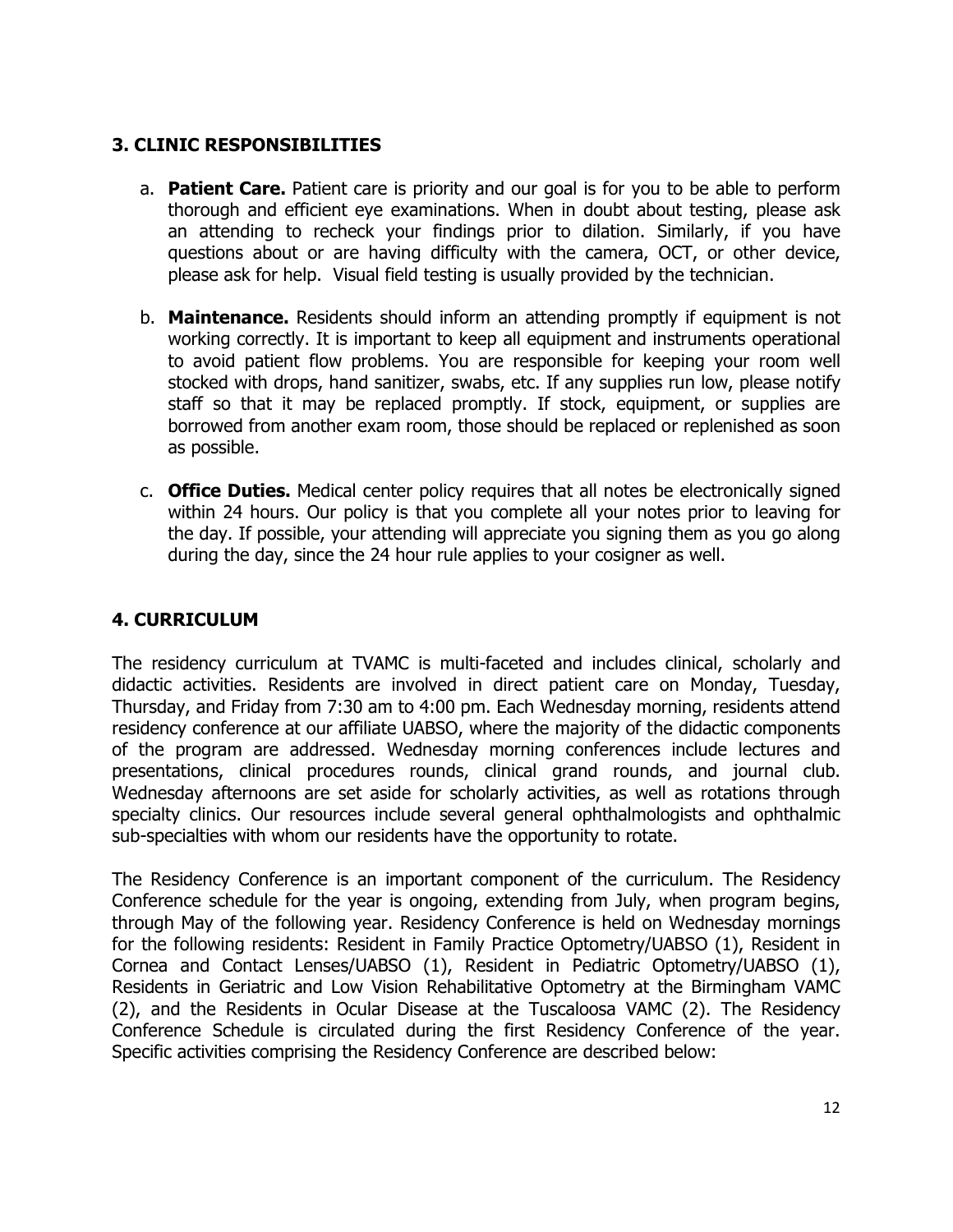#### **Lectures / Presentations**

During the first several weeks, topics of general interest are covered in order to achieve a relatively equal common knowledge base. In addition to these core topics, a series of topics germane to the various specialty areas is presented throughout the year. The Residency Conference schedule reveals consists of a wide variety of topics applicable to Ocular Disease and Primary Care and Retina.

#### **Clinical Grand Rounds**

It is required that the residents participate in Grand Rounds. Specifically, the resident is required to present patients periodically to students, residents, and clinical faculty. Clinical Grand Rounds rotate between UABSO, Birmingham VAMC, and Tuscaloosa VAMC.

#### **Journal Club**

All residents are required to attend and participate in Journal Club. In Journal Club, residents choose an article of interest from a peer-reviewed journal and discuss with fellow residents and faculty its content, the strengths and weaknesses of the study design, and its clinical pertinence. This serves to familiarize residents with the current literature, contemporary issues in patient management, and various aspects of research methodology.

#### **Case Conference**

Residents present interesting cases that are discussed with other residents and faculty. These cases may include unusual or problematic cases which the resident would like to share or seek a second opinion. Case Conference is similar to Grand Rounds without the patients physically present.

#### **Records Review**

Randomly selected charts are reviewed by the faculty responsible for each program. The aim is to provide constructive feedback in regards to data collection, diagnosis, and management.

#### **Resident Exit Interview**

The resident is formally interviewed to provide input to faculty as to the resident's perspective of the program. Constructive comments are sought about ways to improve the program.

#### **Paper for Publication**

All residents are required to write a paper suitable for publication in a refereed ophthalmic journal. This paper may be a unique or unusual case report or case series, clinical literature review, or original research. This serves not only to teach residents the elements of research and paper writing but also to enrich the optometric literature. At the beginning of each residency year, the Director of Residencies at the University of Alabama at Birmingham School of Optometry establishes a timeline for residents regarding their requirements for manuscript preparation. The clinic staff at TVAMC are intimately involved in assisting residents in identifying cases or reviews worthy of publication. We also ensure that they stay on track with the recommended deadlines established by the affiliate.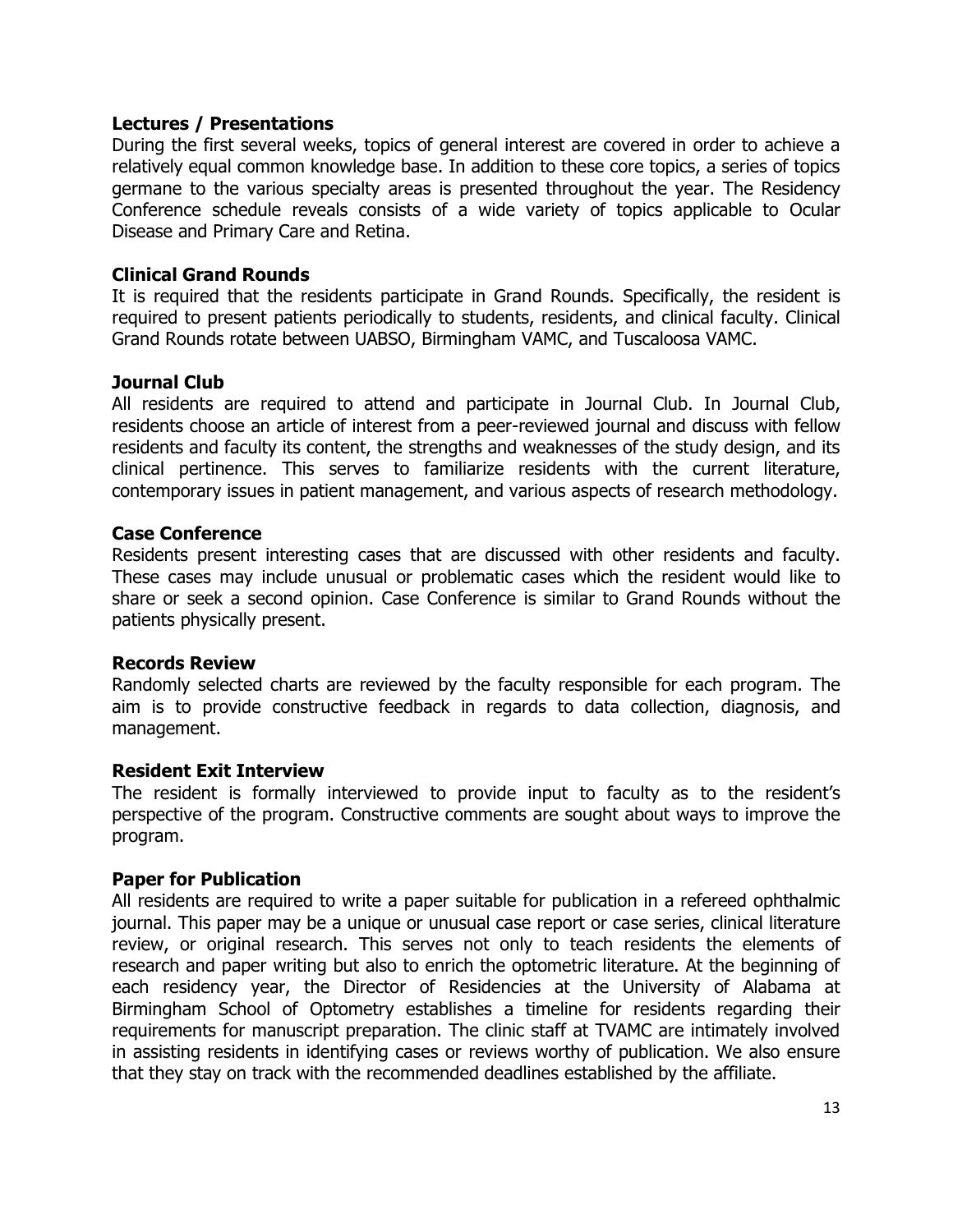#### **Clinical Teaching Experience**

Resident supervision of student externs is not a requirement, but is an opportunity afforded those who might be interested in interacting with students in a preceptor capacity. Because of the setup of our clinic, the residents and students interact very closely. Very often they will observe and discuss interesting cases, as well as assist one another in the delivery of care in more challenging cases. This care is always supervised by one of the attending staff. If residents are interested in precepting students, this generally does not occur until later in the residency year. Commensurate with The Department of Veterans Affairs Residency Supervision Guidelines, graduated levels of responsibility are granted through the residency year to each resident based on the staff's confidence in the resident's clinical and case management skills. Our guidelines delineate three Levels of Residency Supervision, with this opportunity being afforded to those who are interested once the resident is granted Level 3 responsibilities. Even though the resident may be charged with precepting a student, the attending is always closely involved with the delivery of care. The attending always reviews with the resident any cases where they are involved with students in this capacity and the attending co-signs the note. Again, this is an opportunity afforded to those who are interested. In the past, we have had some residents who had no interest and others who enjoyed the challenges associated with working with student externs.

The educational objectives, learning activities, and expected outcomes of the TVAMC Residency in Ocular Disease include the following:

#### **Clinical Activities**

1. Residents will manage at least 1000 patient care encounters.

2. The residents will be the primary provider, within residency supervision guidelines, for patients exhibiting a variety of ocular diseases such as: diabetic retinopathy, glaucoma, cataracts, acute red eyes, vein occlusions, age-related macular degeneration, inflammatory eye disease and others.

3. Residents will interact with disciplines outside the medical center through external rotations.

4. Residents will consult with regional ophthalmic sub-specialties.

5. Residents will interact with medical disciplines inside the facility by completing internal consult requests.

6. Residents will manage patients requiring specialized testing and perform tests on these patients in sufficient numbers and at a level of expertise that is acceptable to the clinical staff.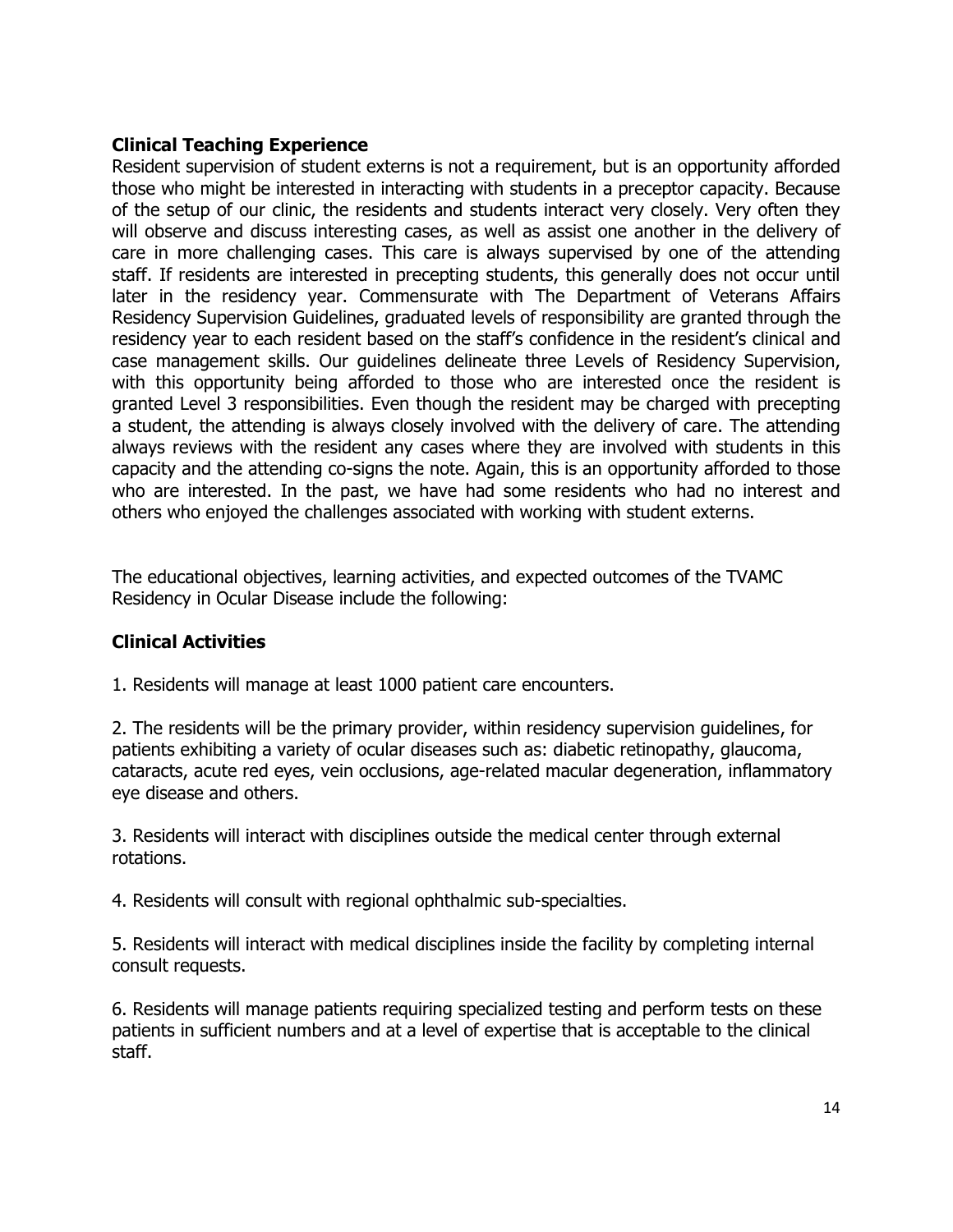## **Scholarly Activities**

1. Residents must prepare a manuscript of publishable quality.

2. Residents must research, prepare, and give presentations at specific times during the residency year.

3. Residents will select and present articles in journal club.

#### **Didactic Activities**

1. Residents will attend the weekly Residency Conference at the affiliate (UABSO), which will cover core topics of broad interest and specialty topics in primary care optometry.

#### **Documentation of Presentations**

Residents will send electronic copies of their Grand Rounds presentations, journal club articles, Case Conference presentations, and their Resident Presentation to the Residency Supervisor, Dr. Schifanella, for her to include in each resident's residency file. These items are important for accreditation.

## **5. OPTOMETRY RESIDENCY SUPERVISION GUIDELINES**

Commensurate with The Department of Veterans Affairs Residency Supervision Guidelines, all residents who are trained in the VA system must be supervised by an attending staff doctor who is physically present in their respective clinics. Residents are responsible for performing examinations, completing the electronic records, and collaborating with their attending clinic staff for each patient. Graduated levels of supervision are granted during the course of the residency year as staff doctors become more familiar with and confident in a resident's clinical and case management skills. In each instance, the attending with whom the resident worked will co-sign each patient note.

The TVAMC has developed three levels of supervision. The clinic staff will make a final determination on the level of supervision based on the individual competency of each resident.

- **Level 1** This level represents the entry level for all residents. At this level, residents will perform a complete ocular examination of their patient and formulate differential diagnoses and management strategies. The attending doctor will verify the resident's findings to ensure the accuracy of the diagnosis and treatment plan. It is anticipated that each resident will be prepared to progress to the 2nd level of supervision after one month of interaction with patients and the attending doctors.
- **Level 2** This level of supervision permits residents to discuss routine cases without the physical examination of every patient by the attending staff. More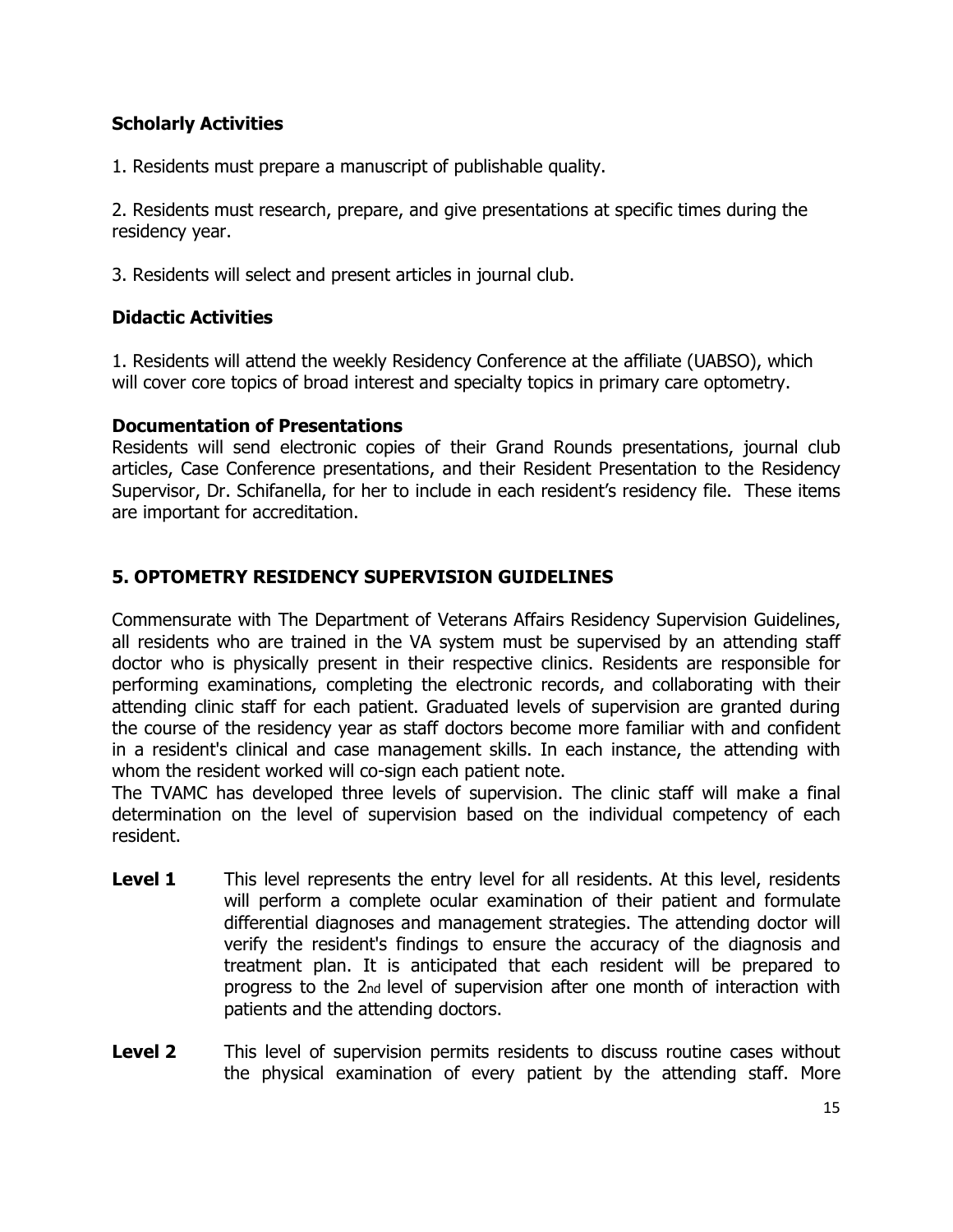complex cases will require the staff to physically examine the patient. Procedures such as foreign body removal will be performed with the attending present. This level of supervision also permits residents to rotate outside into external sites. It is anticipated that each resident will be prepared to progress to the 3rd level of supervision by the time of the 1st quarter resident review.

**Level 3** This level of supervision permits residents to supervise 4th year students. All cases will continue to be reviewed and cosigned by the staff attending. Advanced procedures will continue to be conducted with the attending present.

### **6. EVALUATIONS**

Resident evaluation is an ongoing process as the staff is intimately involved in the delivery of care with the residents. Patient care and management is also assessed with the review and co-signature of each resident note by an attending. Residents will receive quarterly evaluations from the residency program supervisor and will in turn be asked to evaluate the program and staff twice a year. These evaluations allow us to ensure that the quality of the program is maintained and serves to offer guidance for program improvement. When applicable, residents will evaluate external rotations and will be encouraged to offer recommendations that they feel might improve the educational experience. A verbal interview with the Director of the Residency Program at UABSO will occur once a year with each resident at the conclusion of the residency year. Residents are assessed on procedural skills, organizational skills, diagnosis and assessment, management and treatment, communication, and attitude. These are the major areas found in our quarterly clinical evaluations of the residents.

### **7. PRIVILEGES**

Residents are required to have a license to practice optometry from one of the fifty states. Residents are not granted independent clinical privileges at the VA Medical Center, and thus practice under the privileges of the attending staff optometrists. As a resident gains experience, he or she will be granted more independence. However, when performing more advanced procedures, each resident will consult an attending. Residents will be able to order medications, lab tests, and imaging and access laboratory results and consults through the VA computer system.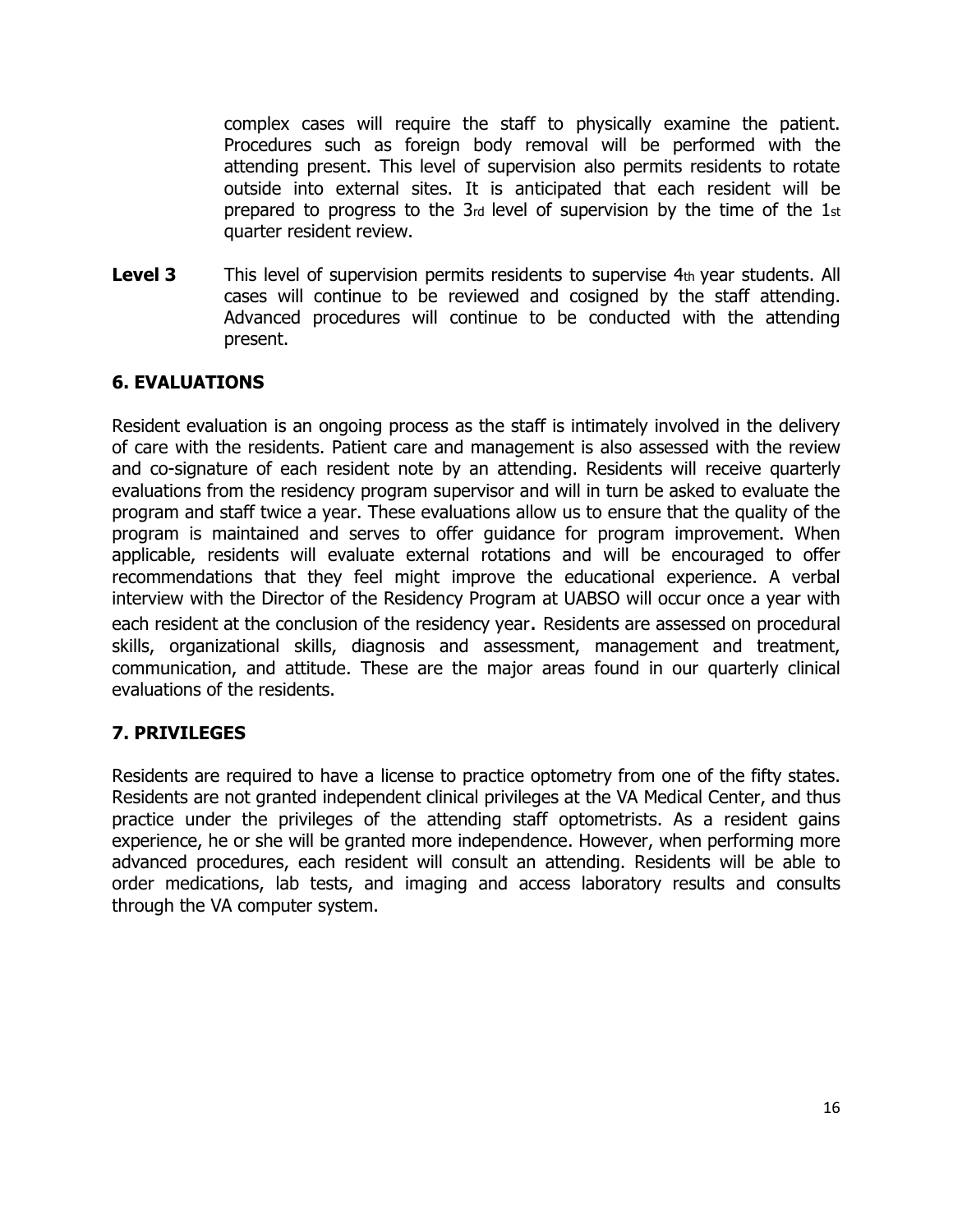### **8. SALARY AND BENEFITS**

Salary for residents is established by the Office of Academic Affairs, VA Central Office. Pay periods are separated into 2-week intervals for a total of 26 within a given year. Pay periods always begin on a Sunday and end on a Saturday, and pay will be direct deposited into your bank account on Fridays. The resident is provided an annual stipend which is determined by the VA Central Office of Academic Affiliations and is not contingent on productivity. The current stipend, as of July 2020, is \$35,063. Residents are also entitled to health and life insurance through the VA.

According to federal policy, residents may participate in a Federal Employees Health Benefit (FEHB) plan of their choosing, as well as Federal Employees Group Life Insurance Programs (FEGLI). Human Resources will review these benefits with each resident during the TVAMC New Employee Orientation at the beginning of the residency year.

Residents are granted personal liability protection by the provisions of the Federal Employees Liability Reform and Tort Compensation Act, 28 U.S.C. 2679 (b)-(d). This is provided to all residents for professional duties as a resident at the Tuscaloosa VAMC.

## **9. LEAVE**

Each resident is entitled to annual leave and additional authorized absence for professional activities. The annual leave is accrued at the rate of 4 hours per pay period. Annual leave may be used for vacation, personal or family emergencies, interviews, etc. Leave is on a first come, first served basis and must be approved by the Residency Supervisor and should ideally be sought as far in advance as possible so as to make necessary adjustments to the schedule. All annual leave requests and planned sick leave requests should be entered into the VATAS leave system 2 months prior to leave. A calendar is provided in the main office for all clinic personnel to place their name beside the day they are requesting to have off. Leave is granted only if there are enough clinicians available to staff the clinic.

Authorized absences are granted when the resident is involved with professional activities that are considered VA business. The days approved for "authorized absence" do not deduct from either "annual leave" (vacation) or "sick leave." Annual optometry conferences are an example of this type of professional activity. Conferences generally take place during the week and may interfere with clinic operating hours. Therefore, we normally approve only one such absence/meeting per resident, per year. All authorized absence must be approved by the Residency Supervisor.

Each resident is also entitled to sick leave during the course of the year. Four hours of sick leave is accrued each pay period and is to be used for illness or a healthcare appointment which cannot be scheduled outside of clinic hours. If ill, the resident should contact an attending as soon as he/she realizes that he/she will not be able to come to work.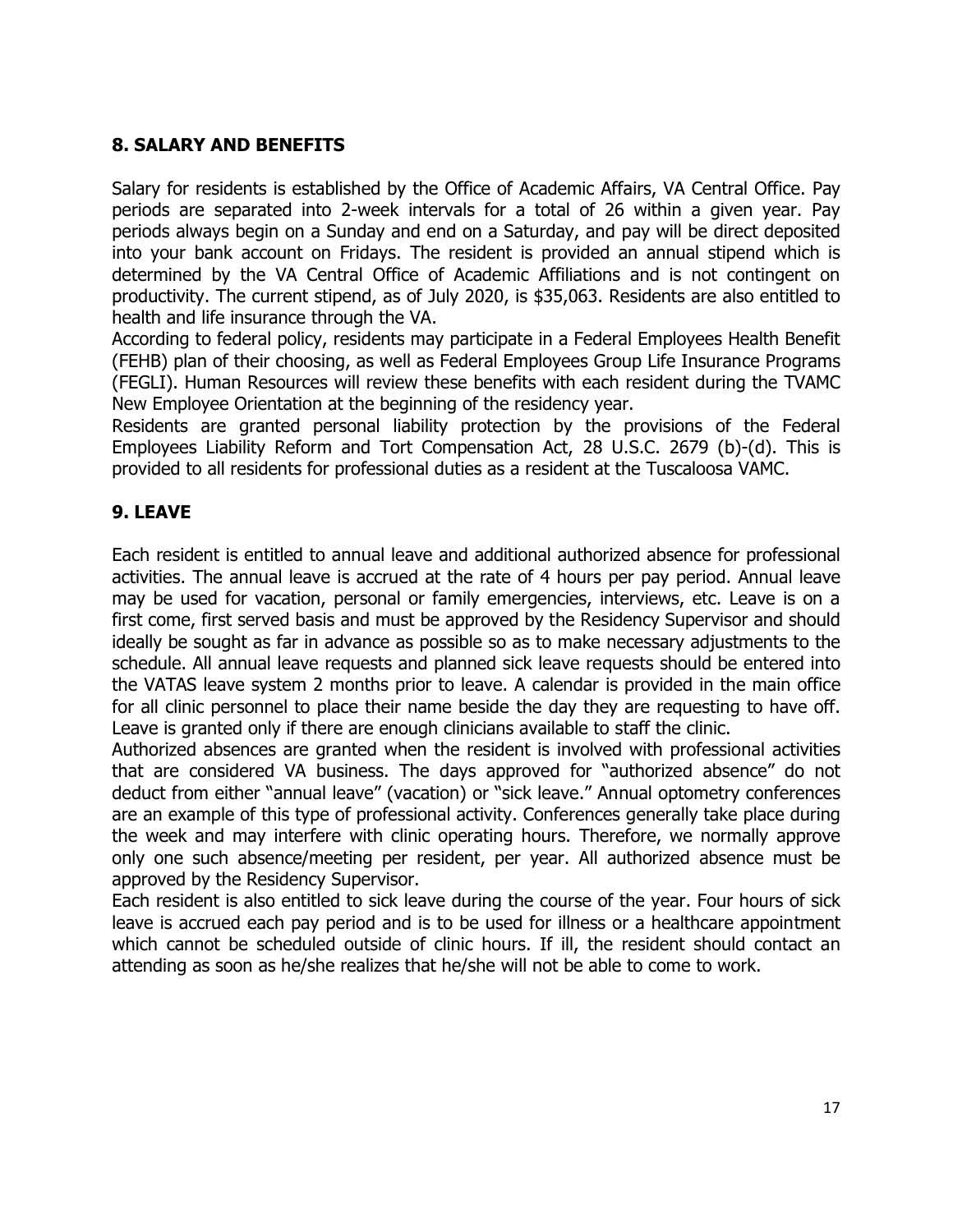### **10. GOVERNMENT HOLIDAYS**

Clinics are not scheduled for the following federal holidays. These are paid federal holidays, and will be marked on official government calendars in red. Residents are not expected to be in clinic on these days:

- a. July 4th
- b. Labor Day
- c. Columbus Day
- d. Veterans Day
- e. Thanksgiving Day
- f. Christmas Day
- g. New Year's Day
- h. Martin Luther King Jr. Day
- i. President's Day
- j. Memorial Day

#### **11. CLINIC FACILITIES**

The Tuscaloosa VAMC has been assigned a generous amount of space and equipment that is completely dedicated to the optometry clinic and allows the mission, goals, and objectives of the program to be fulfilled. The optometry clinic at the Tuscaloosa Veterans Affairs Medical Center was established in 1978. The optometry clinic has experienced significant growth through the years, having grown from a clinic with a total of only three rooms, to a clinic which now contains seven exam rooms, two special procedures rooms, a preliminary testing area/health technician office, staff office space, a breakroom, and a large waiting area. Our annual patient encounters currently average approximately 7500. This number of encounters affords each resident exposure to, and opportunities to interact with, quality patients.

#### Space

- 7 Examination Rooms
- 2 Special Procedures Rooms
- Preliminary testing area/Health Technician Office
- Administrative area/Reception area
- Waiting room
- Coordinator/Staff office
- Break room

#### Equipment

- Eye/Vision Examination Rooms: All fully equipped
- Chair and Stand
- Phoropter
- Trial Frame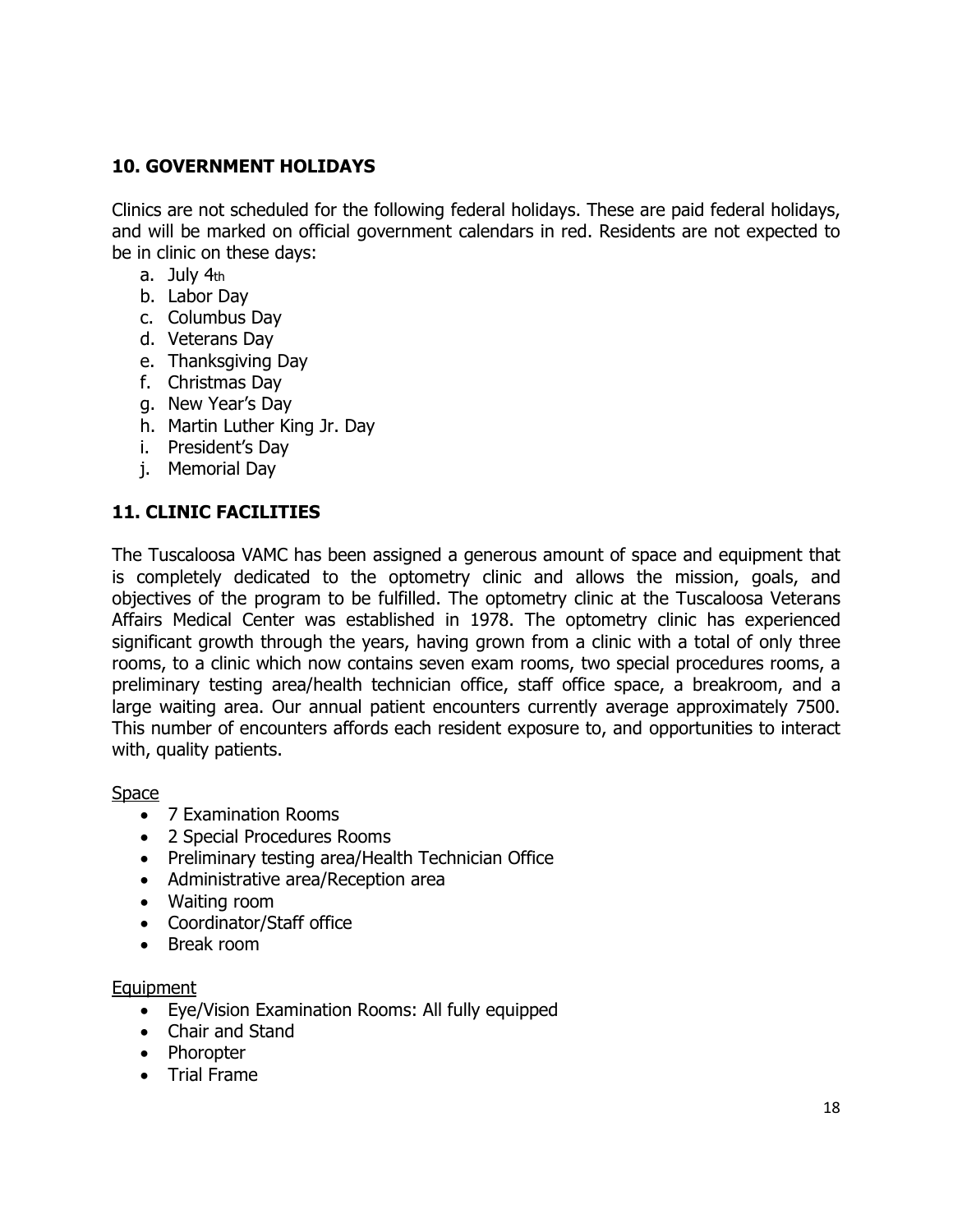- Projection Chart
- Slit Lamp
- Binocular Indirect Ophthalmoscope
- Direct Ophthalmoscope
- Retinoscope
- Transilluminator
- Assorted examination lenses

#### Additional Diagnostic Equipment:

- Zeiss Visucam 224 Digital Fundus Camera
- Zeiss Cirrus HD-OCT
- Optos California
- Tomey RT-7000 Auto-refractor/topographer
- Pachmate 2 hand-held pachymeter
- Humphrey 750 Visual Field Analyzer
- Matrix perimeter
- Non-contact tonometer
- Hand-held biomicroscope
- Tonopen
- Perkins tonometer
- Super-pinhole
- Tangent screen
- Computer workstations in every room

Support from ancillary staff is excellent and allows for the fulfillment of the program's mission, goals, and objectives. Our health technician interacts closely with the staff and residents. The technician assists by performing preliminary testing and visual field testing. The testing done by the technician enables the resident to maximize his/her efficiency in the delivery of care.

#### TVAMC Optometry Staff

- Chief, Optometry Clinic (Full-time)
- 2 Staff Optometrists (Full-time)
- 1 Health Technician (Full-time)
- 1 Scheduling Clerk (Full-time)
- 3-4 Optometry Students (Full-time, semesters)
- 2 Optometry Residents (Full-time)

### **12. EDUCATIONAL RESOURCES**

The resident has access to current educational and informational resources. The following educational resources are available to each resident:

• Access to the VHA National Desktop Library internet library at the desktop in every exam room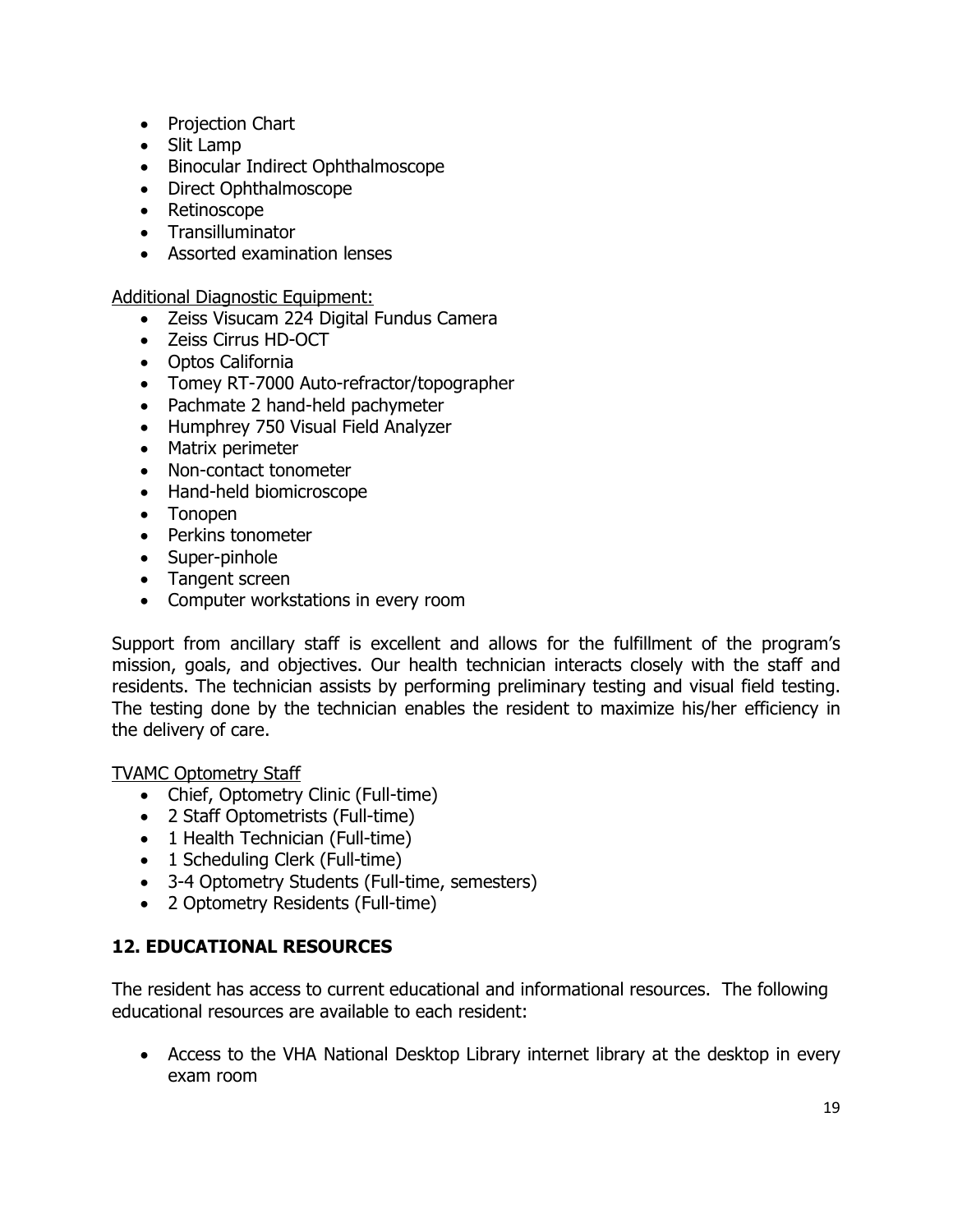- TMS online training library (eyecare and extensive non-eyecare holdings)
- Access to ophthalmology and optometry journal articles and texts online through the online holdings and subscriptions of the affiliate's library – UAB Lister Hill Library of the Health Sciences
- On-site ophthalmic reference texts
- Physical access to Lister Hill Library of the Health Sciences at the affiliate (UABSO)

Since 2010, the TVAMC Education Department has been encouraging staff to use online databases that have been purchased by Veterans Affairs Central Office headquarters and the VISN 7. This has increased the number of educational resources (journals and textbooks) that are available to staff and residents. As an example, through the one of our databases, the following online materials are available:

- Review of Cornea and Contact Lens (2006 to present)
- Review of Optometry (2004 to present)
- Optometry and Vision Science (1989 to present)
- Ophthalmology (1998 to present)
- American Journal of Ophthalmology (2004 to present)
- Canadian Journal of Ophthalmology (2005 to present)
- Journal of Glaucoma (1992 to present)
- Journal of Neuro-ophthalmology (1994 to present)
- Survey of Ophthalmology (1975 to 1994)

Residents may access the VHA National Desktop Library from their exam rooms. The VHA National Desktop library [\(https://www.va.gov/library/\)](https://www.va.gov/library/) is an online medical library available to staff VA-wide that provides full-text access to clinical textbooks, journals, and databases. Some of the resources in the Desktop Library will link to sites that are on the VA intranet and must be accessed through the VA network. The extensive holdings in the VA National Desktop Library include over more than 50 databases.

The VA Talent Management System (TMS) is the online VA education system. The VA requires certain training sessions for residents to complete such as HIPAA, infection control, and environmental safety. The residents have access to the entire library of trainings on TMS, including many medical, leadership, billing, and eye-related trainings. The resident may search for a desired topic and assign the desired training to himself.

The resident's examination room/office has space for the resident's small personal library, and it contains a computer with internet, VHA National Desktop Library access, TMS access, and patient data (electronic health record) access. Residents are welcome to use the small collection of reference books in the faculty office. Other resources are available through the Lister Hill library associated with the affiliate UABSO.

Residents are advised by the Residency Director early in the Residency Program to complete the UAB process to become an unpaid volunteer in order to obtain library privileges through UAB. The Administrative Associate to the Residency Programs at UABSO and the Residency Director at UABSO assist the residents through the process. Once a resident has become an unpaid volunteer, the resident is given the same library privileges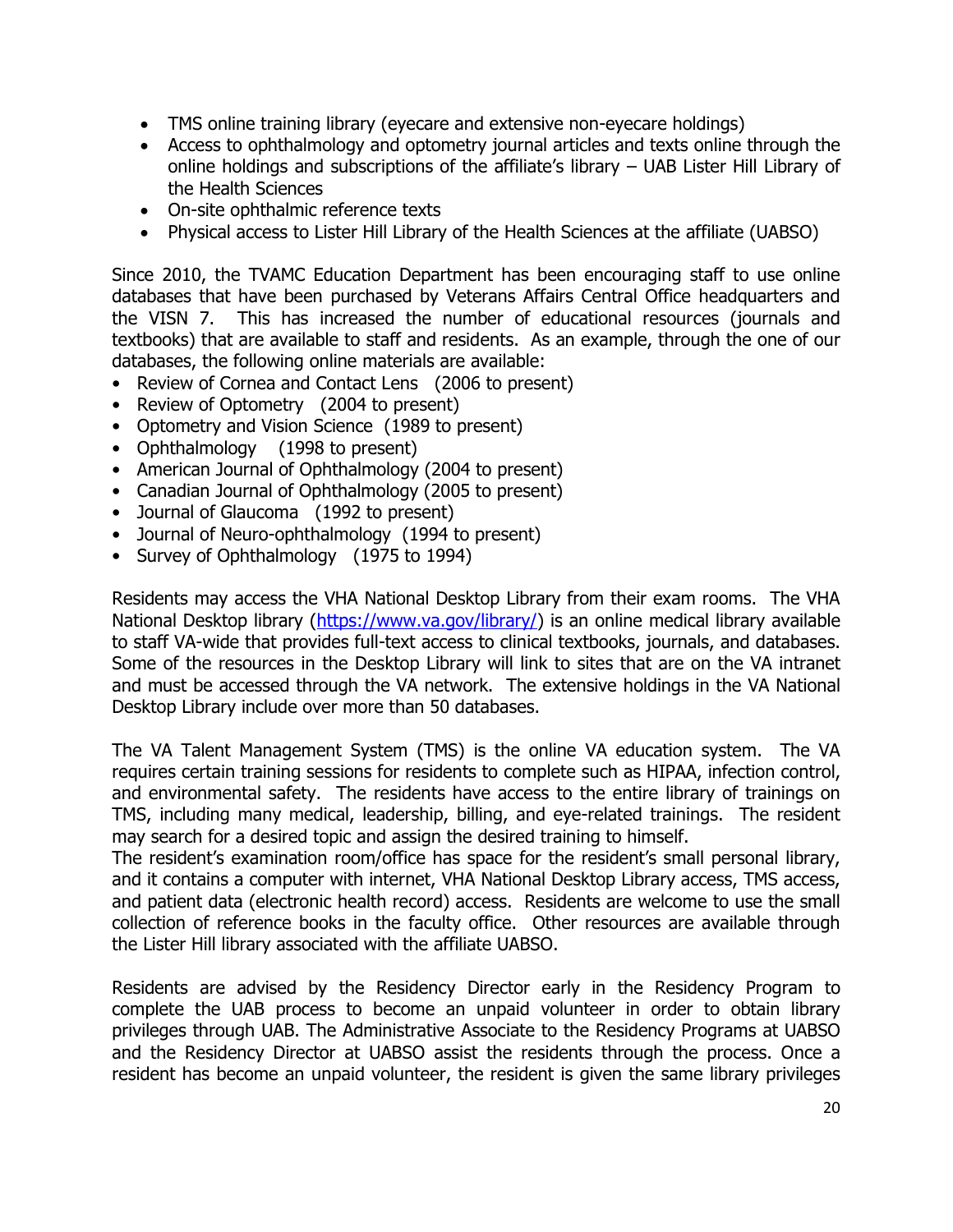as faculty at the Lister Hill Library of the health Sciences, located next door to the Henry B. Peters School of Optometry Building. This library is the largest biomedical library in Alabama and occupies a space of approximately 90,000 square feet. The optometry and vision science holdings are integrated into the health sciences library collection and are organized according to the National Library of Medicine classification scheme. Currently, its collection contains electronic journals of more than 5000 titles for the health sciences; 104 of these are optometry and ophthalmology titles. Students, residents, and faculty have access to over 300 databases and resources and 2,587 electronic books. In total, the library's print and media collection contains over 338,000 volumes in all formats, spanning seven centuries of knowledge with the rare collections of the Reynolds Historical Library and extending to the latest electronic journals and databases. The library catalog, electronic journals, databases, etc. are accessible from an off-campus internet connected computer by the resident when he or she authenticates by entering his or her Blazer ID and password. Librarians are available to assist the resident with databases and resources, literatures searches, systematic reviews, grant preparation, and other research needs. The School of Optometry is assigned a reference librarian to whom the residents may turn for help. The Lister Hill Library web site is [http://www.uab.edu/lister/.](http://www.uab.edu/lister/)

The Lister Hill library has a liaison program with its constituent schools. It also provides a variety of reference and educational services plus extensive education opportunities through one-on-one instruction at the point of need or in scheduled workshops that address the library's resources, information retrieval, and emerging technologies.

The Lister Hill Library is open 94.5 hours per week according to the following schedule: Monday-Thursday, 7:00 am to 11:00 pm Friday, 7:00 am to 7:00 pm Saturday, 9:00 am to 6:00 pm Sunday, 12:00 pm to 10:00 pm

### **13. EMPLOYEE HEALTH**

The employee health nurses or doctors are available to all employees, residents and students during clinic hours for minor illnesses and injuries in order that the employees may remain on duty. Office hours are Monday through Friday from 8:00 am to 4:30 pm. More severe diagnoses should be referred to the employee's or student's private physician.

#### **14. WORKMEN'S COMPENSATION**

All residents that have been processed as an employee are covered by Workmen's Compensation for any illnesses or injuries incurred during the performance of their duties. If a resident is injured or suffers a job-related injury while on duty they are advised to seek immediate medical attention through the employee health clinic. The resident must report the episode to their service chief within 24 hours so that appropriate forms can be completed.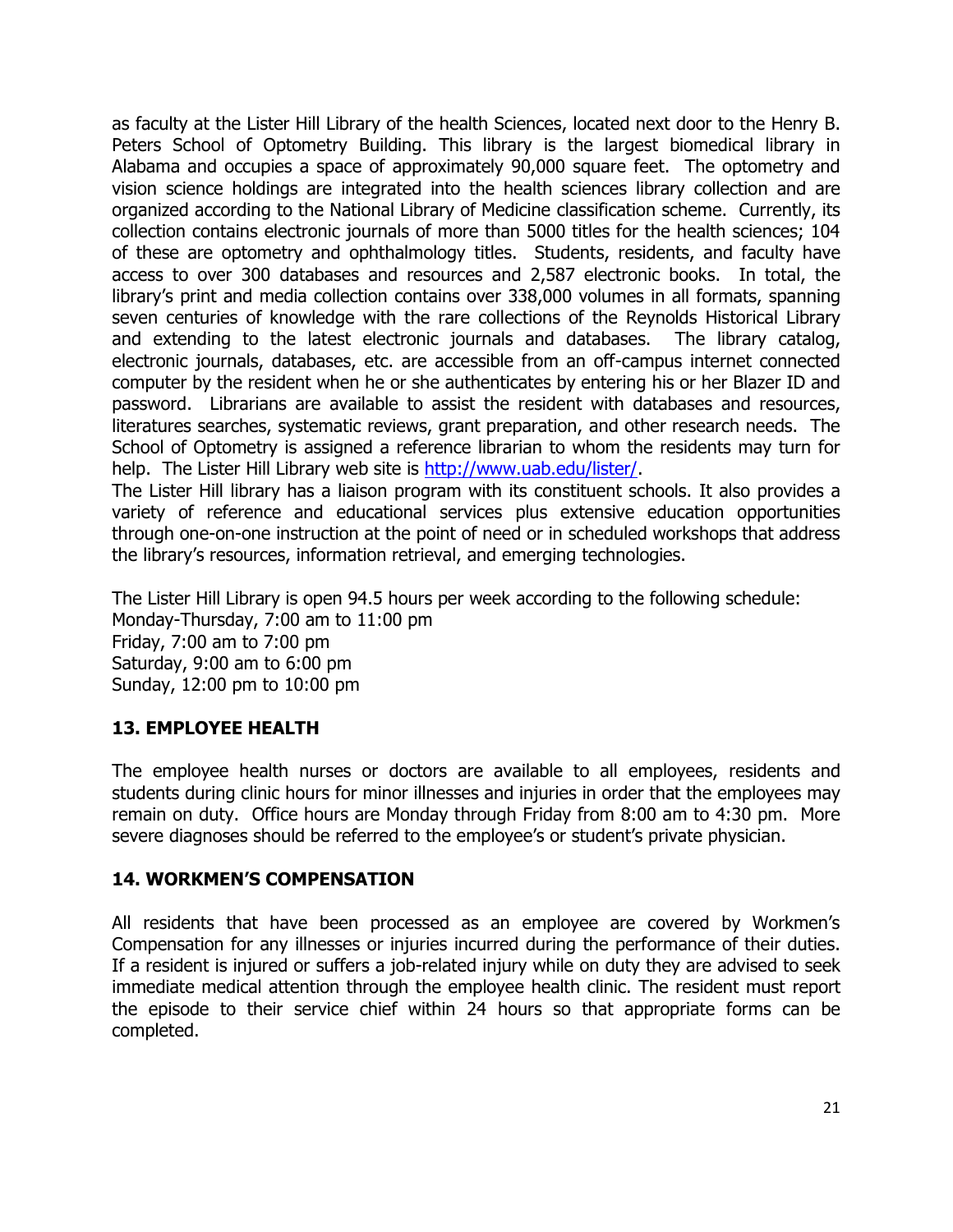#### **15. COUNSELING, GRIEVANCE, ADMINISTRATIVE APPEALS AND TERMINATION PROCEDURES**

Residents are expected to abide by the Department of Veterans Affairs regulations and policies so that the highest standards of conduct, honesty, integrity, impartiality, and ethical behavior are maintained at all times. Prompt action is taken by the Optometry Chief and reviewed by the Chief of Staff when there is a violation of these standards. Center Memorandum HRMS-05-44 (Appendix 1: Available only in hard copy or on TVAMC intranet desktop under Medical Center Policies) outlines the standards of proper conduct and ethical behavior for all Medical Center employees.

A grievance represents a specific complaint by an employee that the established policies and procedures pertaining to employment conditions and disciplinary actions are not being properly applied in their situation. This does not represent a minor irritation that can and should be tolerated, and it is not a complaint that the established benefits, policies, or procedures are unsatisfactory. This process is available to all full-time residents that are paid by the Medical Center.

Any employee feeling that they have been unfairly treated may file a grievance and can expect to receive a timely response. When possible, resolution of the complaint at a level as close to the source of the problem should be attempted. Staff are always available for advice, discussion, and consultation on such matters. If the situation is such that the resident feels that he/she cannot discuss the problem with their first-level supervisor, then he/she can take the grievance to the next higher supervisory level. Grievances should be initiated and discussed within the first 15 days after the incident. The grievance and the desired corrective action should be carefully presented and discussed. If unresolved through the first-line supervisor, the resident is advised to take the grievance to the next level until of supervision for consideration of the case. Center Memorandum HRMS-05-15 (Appendix 2: Available only in hard copy or on TVAMC intranet desktop under Medical Center Policies) addresses employee grievances and references the VHA Directives that guide the grievance procedure and any subsequent appeals.

VHA HANDBOOK 1400.1, RESIDENCY SUPERVISION states, "…When a resident's performance or conduct is judged to be detrimental to patient care, evaluation of the resident, in mutual consultation with the faculty, must be done. Residents may be dismissed from VA assignment in accordance with VA Handbook 5021, Part VI, paragraph 18, which includes a requirement to notify the Residency Program Director of the affiliated participating institution of a proposed dismissal of a resident in an integrated program…"

Action against a resident may include closer supervision, counseling, formal written censure, or dismissal based on the severity of the infraction. Progressive discipline may be used for repeated minor violations and eventually result in dismissal from the program. In all cases, residents are given a summary of the charges and an opportunity to respond. If the resident feels that the action taken by the Optometry Chief is inappropriate, then a review by the Chief of Staff may be requested.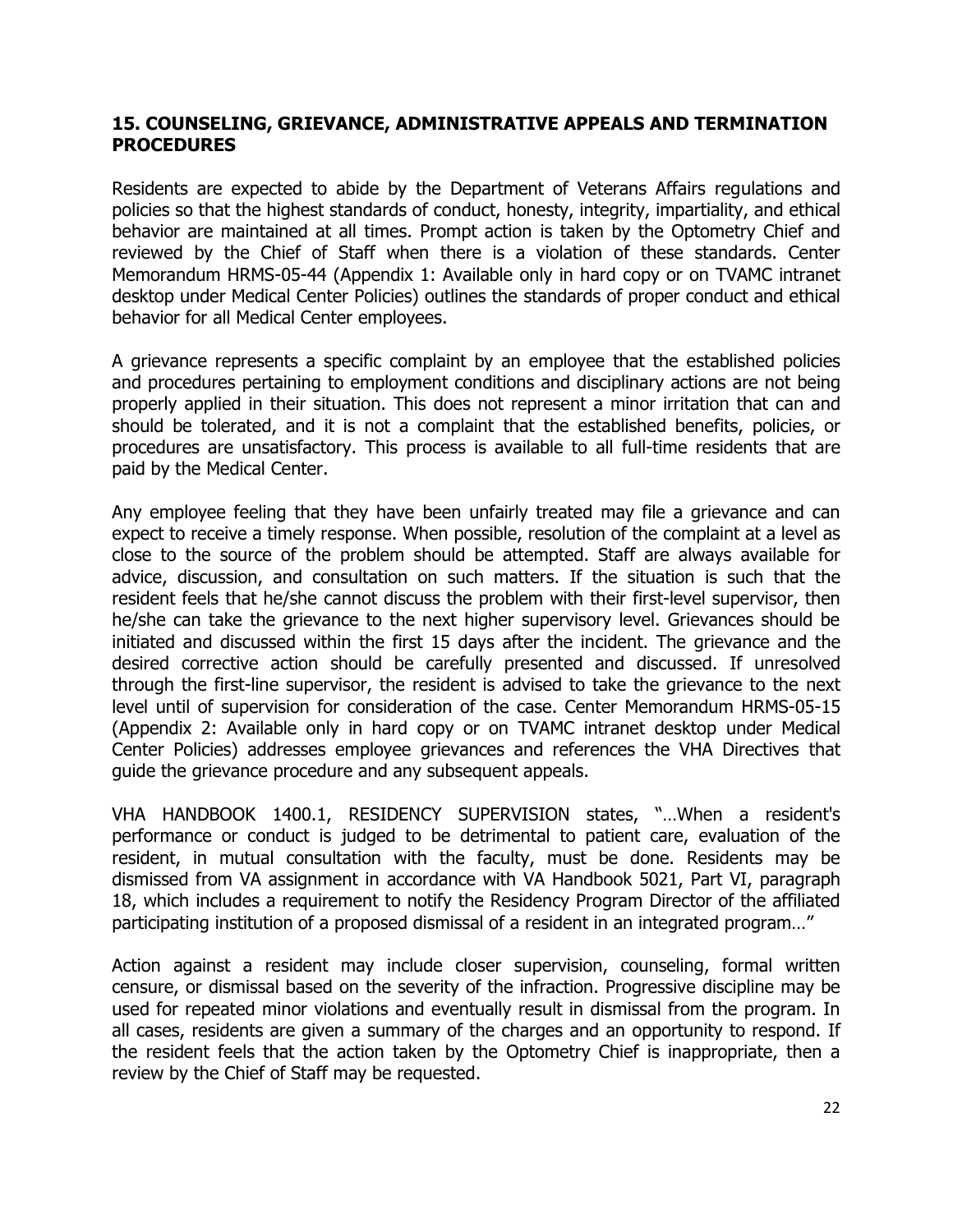#### **16. EMPLOYEE CLEARANCE**

At the end of the year the resident is required to complete an "Employees Clearance from Indebtedness", Form 3248. This is available from the service chief. During the clearance procedure, residents are required to complete all medical records and surrender all Medical Center property such as keys, uniforms, and photo-identification badges. Final paychecks are not released until this procedure is completed.

## **SECTION 5: FACILITY SAFETY POLICIES**

New employee orientation covers facility-specific safety and infection control issues. These items are covered during the first week of the residency year and are conducted by the Safety Office and Human Resources. A copy of the Residency Handbook contains examples of the Infection Control Power Point and Safety Handout that is presented during the first week of orientation (Appendix 3). Clinic specific issues are covered below.

### **1. CLINIC SAFETY**

All employees within the eye clinic work toward the safety of Veterans, visitors, other staff and themselves. All equipment within the medical center is checked annually by bio-med staff to ensure safe working conditions, but equipment can still fail from time-to-time. If any equipment is noted to be in poor working condition, it should be reported to the Residency Supervisor or the Chief of Optometry. Any floor debris should be picked up and placed in a trash receptacle immediately as well.

Falls and injuries can be a problem with an elderly population, and the VA considers prevention of falls a major priority. If a recognizable liquid (such as water or coffee) is spilled on the floor in a small amount, it should be wiped up immediately so that no one may slip or fall. If the liquid makeup is unknown, it should be reported to the Residency Supervisor or the Chief of Optometry so that arrangements may be made for clean-up. Likewise, large spills, or bodily fluids (urine, feces, blood) will need to be reported so that it may be cleaned properly.

The Tuscaloosa VA Medical Center employs the "SWIM" system as a mnemonic to remember what to do (in the proper order) in case of a spill in your local area.

- **S**top the spill
- **W**arn others
- **I**solate area
- **M**inimize exposure

When a patient is getting in or out of a wheelchair, the provider should stay by the side of that patient to assist and prevent falls. If the resident feels that he or she is unable to assist the patient for some reason, they should ask for help from another staff member. Likewise, the resident is expected to offer to help others if they appear to have difficulty assisting a Veteran.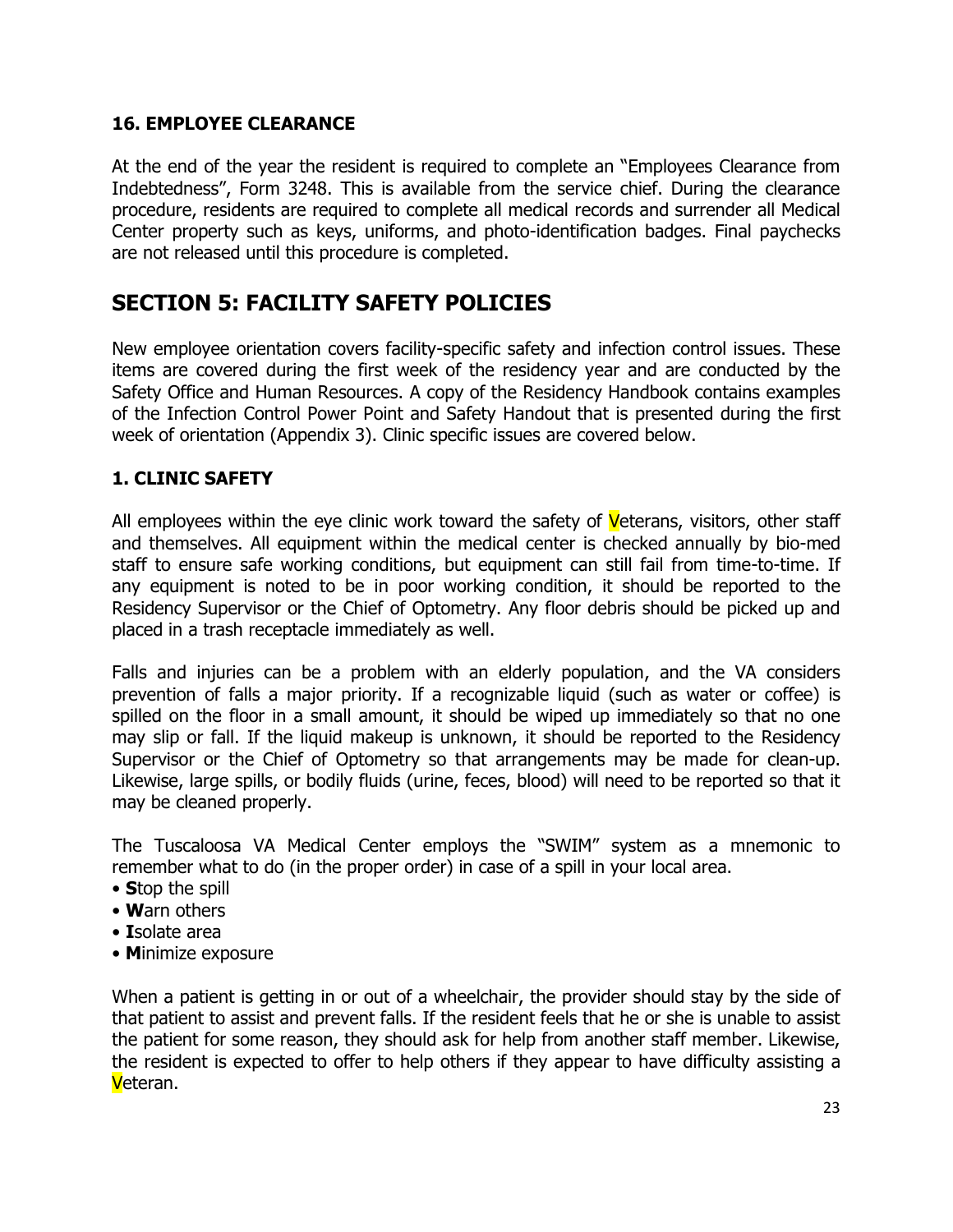Courtesy and safety are key and any act, large or small, that may contribute to the safety of others (or self) within the medical center is appreciated.

## **2. FIRE SAFETY**

The medical center has an alarm and firelight system in place which identifies the specific area within the facility that is affected. In the event of a fire in our area, an announcement indicating that Building 1 is involved will come across the intercom system. Our clinic evacuates through the sliding glass doors entering the large waiting room and patients and staff proceed to the flagpole until the "all-clear" announcement is heard.

The Tuscaloosa VA Medical Center employs the "RACE" system as a mnemonic to remember what to do (in the proper order) in case of a fire in your local area.

• **R**escue any patients, visitors, staff or persons in the area and **R**emove them from immediate threat

- **A**larm—pull the fire alarm
- **C**ontain the fire as well as possible (fire doors should be closed in the immediate area)

• **E**xtinguish and evacuate—the fire extinguisher for the eye clinic is located in the staff office. This is to be attempted only in the case of a small local fire, and in no way does this imply that any resident or employee should take risks with their own safety. All persons and patients should be evacuated from the area immediately, with exam lane and clinic doors shut as each area is evacuated.

The mnemonic for the proper use of a fire extinguisher is "PASS":

- **P**ull the pin
- **A**im the nozzle toward the base of the fire
- **S**queeze the trigger
- **S**weep the nozzle back in forth in a fluid motion aimed at the base of the fire

## **3. INFECTION CONTROL**

A sharps container is located in the special procedures room on the wall behind the digital retinal camera. Any used sharps must be placed in this container. There is a biological waste disposal unit on the floor beneath the sharps container. The biological waste disposal unit looks like a trash can with a red liner, but it should be used ONLY for appropriate biological materials. Biological waste materials cannot be placed in the normal waste system but must be disposed of in special, regulated ways. Residents are responsible for making sure that equipment within their exam lanes are cleaned between patients, and any sharps or biological waste should be placed in appropriate receptacles between patients as well.

Gloves and masks are available to any clinician or staff member and are kept and stored in the health technician's room. Residents are expected to keep their exam lanes well stocked with infection control barriers. Masks, gloves and anti-bacterial hand gel are also available to patients and visitors and are located on walls throughout the facility. If a patient is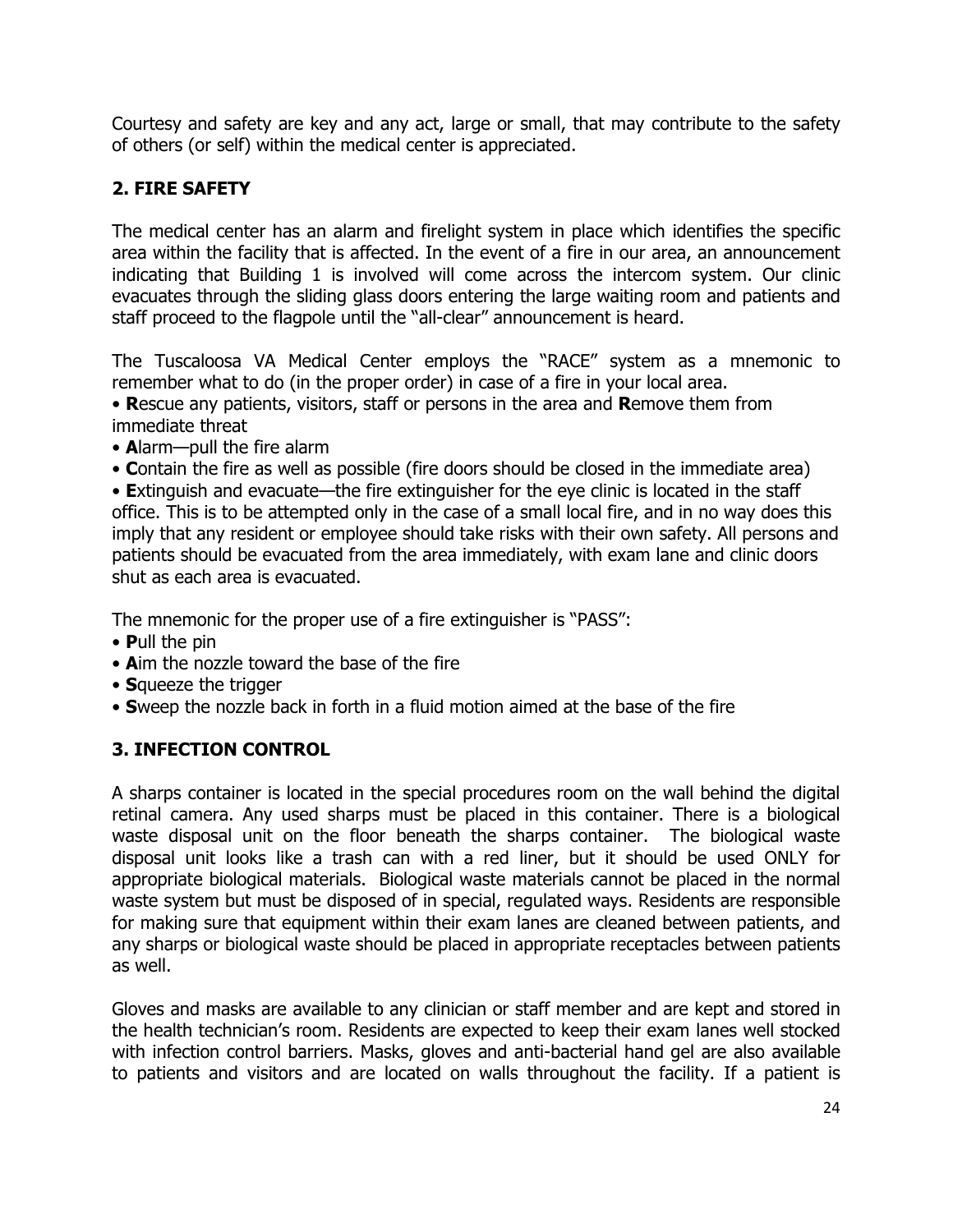coughing or appears ill, they are encouraged to use the infection control barriers. Gloves, if worn, must be changed between patients.

All exam lanes have sinks and are stocked with anti-bacterial soaps and/or hand gel. Each clinician is expected to use some form of hand cleansing agent (hand gel or washing with soap) between every patient encounter.

The TVAMC has a procedure in place for goniolens and stainless steel instrument disinfection. Each morning and afternoon, disinfected goniolenses and instruments are brought to the clinic and used goniolenses and instruments picked up. Please remember that these are NOT disposable goniolenses and stainless steel instruments. Used goniolenses and instruments are placed in a basin in the health technician's office so that these can be picked-up during the day and autoclaved.

## **4. HAZARDOUS MATERIALS (SDS)**

All Safety Data Sheets (SDS) for hazardous material used at the Tuscaloosa VAMC Optometry Clinic are maintained in the break room in a wall-mounted "Compliance Center" bracket.

## **5. EMERGENCY ALARMS**

There are several voiced Emergency Code announcements that may be made over the VA paging system. They are decoded as follows:

- Code **Red = Fire** (accompanied by a bell alarm and flashing light system)
- Code **Blue = Medical/Clinical Emergency**
- Code **Black = Bomb Threat**
- Code **Green = Disaster**
- Code **Yellow = Missing Person**

In the event of a medical emergency, residents or staff would call extension "3604", enter team number "0020" and calmly indicate the nature of the medical emergency and your location (optometry clinic) three times. Physicians and nurses will immediately be dispatched to the area. If CPR is necessary, this should be initiated. All phones are labeled with numbers to call in case of an emergency:

| <b>Emergency</b> | <b>Number to call</b> |
|------------------|-----------------------|
|                  |                       |
|                  |                       |
| <b>Police</b>    | 2685                  |
| <b>Fire</b>      | 2297                  |
| <b>Code blue</b> | 3604, Team 0020       |
|                  |                       |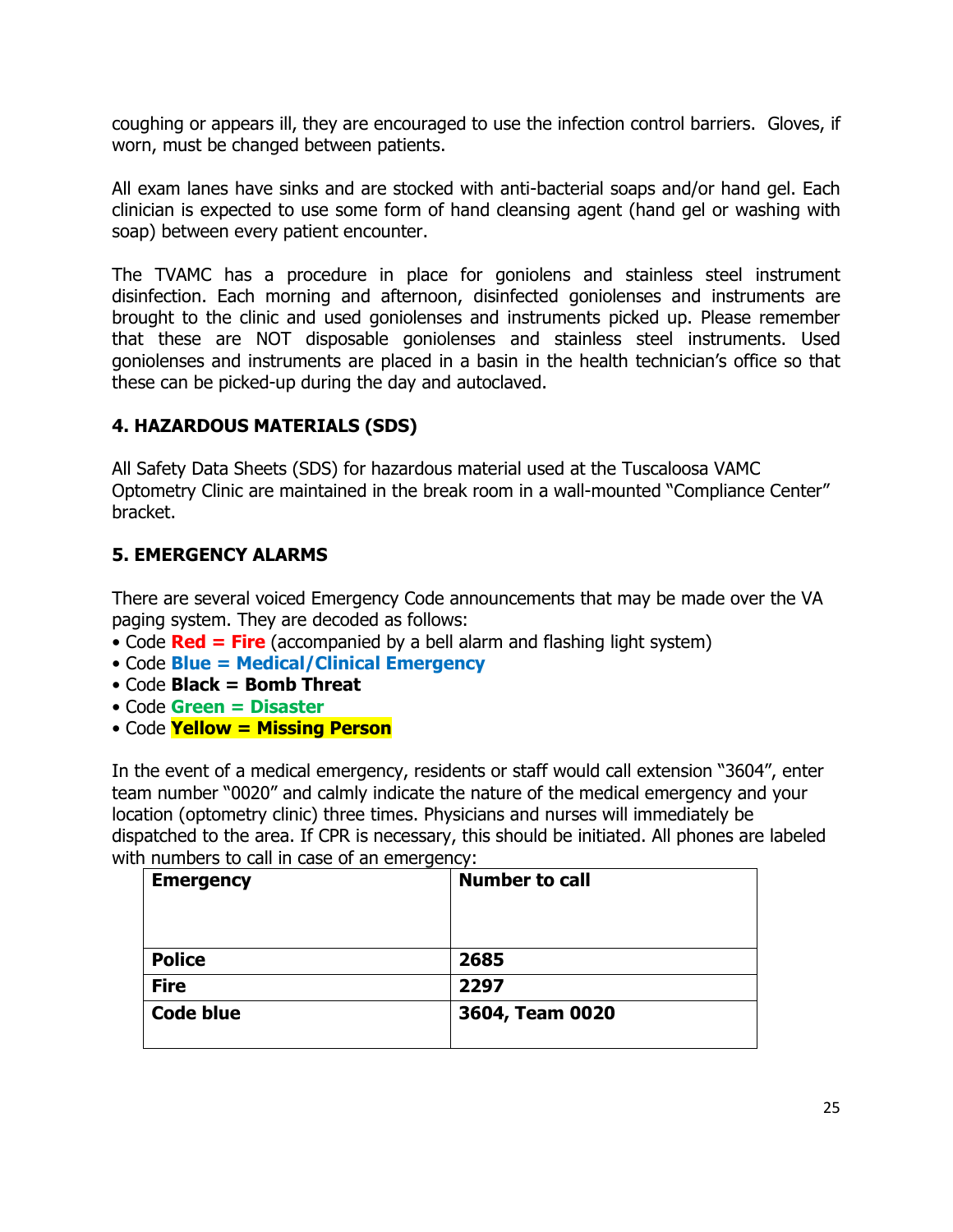## **6. REUSEABLE MEDICAL EQUIPMENT (RME)**

The VA requires that all useable medical equipment be properly cleaned according to the manufacturer's recommendations. Reusable equipment in the eye clinic includes stainless steel instruments, gonioscopy lenses, and fundus contact lenses. Our current practice is to have non-contact tonometry (NCT) performed by the health technician during the preliminary work-up. Goldmann tonometry using disposable tonometer tips is performed if the patient has a diagnosis of glaucoma or ocular hypertension, or if there are NCT findings that need to be repeated and verified in the clinician's judgment.

After each use, wipe any Celluvisc or Goniosol off of gonioscopy and fundus contact lenses after use. Next, place the used gonioscopy or fundus contact lens or stainless steel instrument in the autoclavable equipment tray in the health technicians' office. This tray is picked up twice daily by the Sterile Processing Department (SPD), and SPD brings back autoclaved tips and lenses. Thus, each time gonioscopy or fundus contact lens examination is performed or a stainless steel instrument is used, the item used has been disinfected according to manufacturer's recommendations. It is recommended that you remove the disposable tonometer tip from the package and place it on the slit lamp in front of the patient so that he/she will have no doubt that the instrument is clean. Clean gonioscopy and fundus contact lenses and stainless steel instruments are available in the Optometry Staff office.

You may not use your own lenses. The VA requires that the above cleaning process be performed each time. Thus, your lenses would become mixed in with those of the clinic. If your lenses were broken or damaged in the disinfection process, the VA would not assume responsibility.

## **SECTION 6: MISCELLANEOUS INFORMATION**

## **1. State Vision Requirements (Alabama and Mississippi)**

#### **Alabama**

Drivers' visual capabilities are assessed upon original licensure and then again only if they are referred to the Department of Transportation for re-examination. Renewal drivers do not undergo vision screening. **Visual standards for licensing are 20/40 acuity with both eyes and a horizontal temporal field of at least 110 degrees from the center. Original applicants and re-examination drivers who have uncorrected visual acuity of less than 20/40 in each eye, but at least 20/50 in one eye and/or a visual field of less than 100 degrees are referred to a vision specialist for examination and an advisory recommendation. The person will also complete a driving evaluation and may be restricted to driving with outside mirrors or driving during daylight hours. Drivers who do not have a**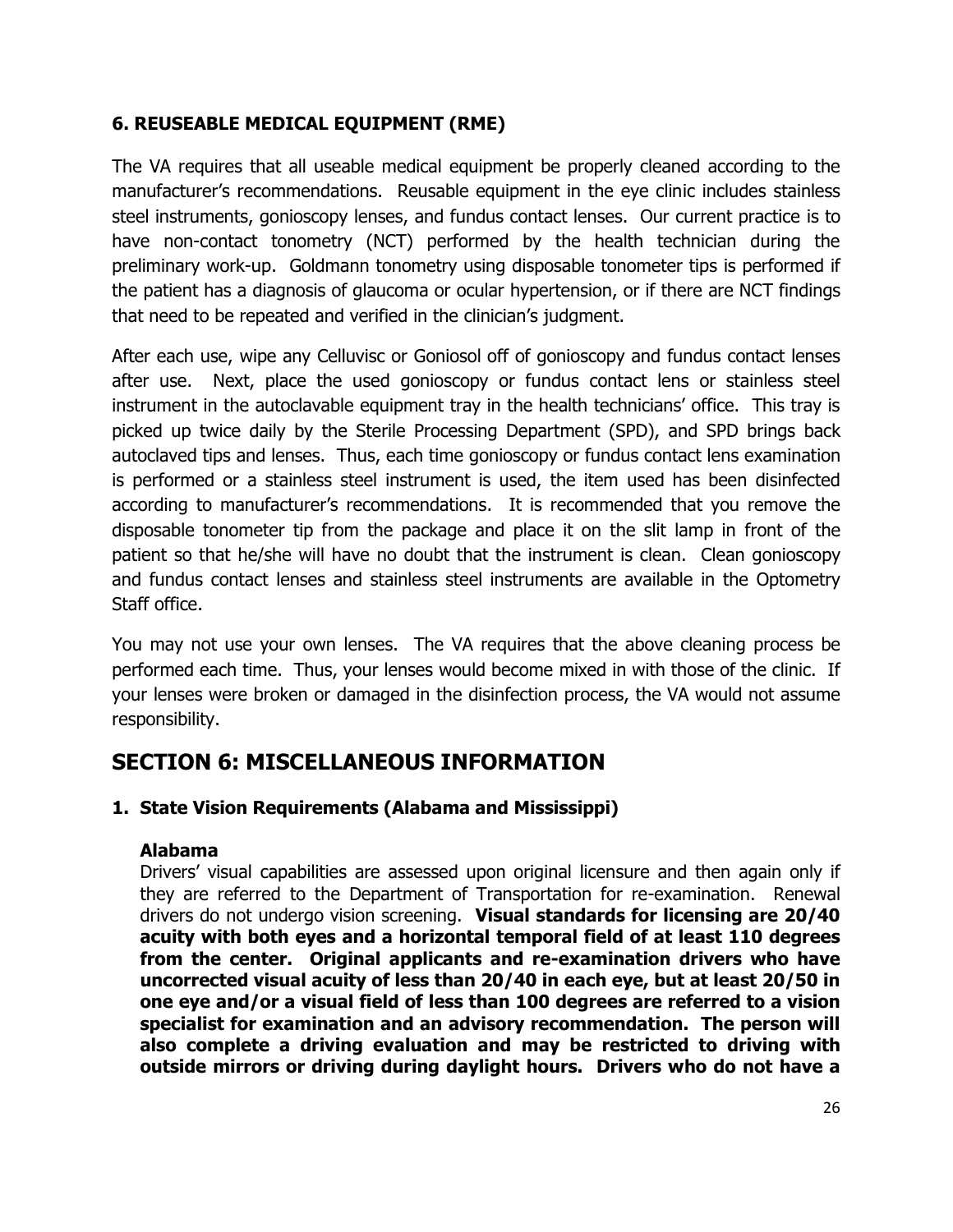**visual acuity of at least 20/60 or better in at least one eye, as assessed by a vision specialist, will not be licensed to drive.**

#### **Mississippi**

First-time applicants (but not renewal applicants) are required to have their vision screened before being licensed to drive. **The department's vision standard is 20/40 acuity or better with both eyes, with or without corrective lenses, and horizontal visual field of 140 degrees (binocularly) or 70 degrees temporal and 35 degrees nasal (monocularly). If corrective lenses are required to pass the test, then drivers will be licensed with a corrective lenses restriction. Drivers with 20/40 or better in one eye, with or without corrective lenses, but blind in the other will be restricted to driving with an outside side-view mirror and corrective lenses if used to pass the test.** Drivers who cannot meet the department's standards are referred to their vision specialist, who must complete a vision statement form. The vision form requires acuity and field of vision measurements, and the eye-care specialist is asked to check all applicable items from the following list: present vision is adequate for safe driving; the applicant should drive only while wearing bioptic telescopic lenses; driving should be limited to daylight driving only; because of progressive defect, the applicant should be visually reexamined in 12 months; applicant falls within bioptic telescopic lens requirements; the applicant should not be licensed to drive. Because Mississippi does not implement periodic medical/visual reporting requirements, an applicant for whom the eye care specialist recommended a 12-month re-evaluation would actually receive a restriction requiring vision testing at renewal. Based on the eye care specialist's report, **a driver with 20/50 to 20/70 acuity or better with both eyes will be restricted to driving with corrective lenses and during daylight only. Drivers with 20/70 or better in both eyes, but for whom correction will not improve vision, will be restricted to daylight driving and speeds of 45 mph or less. Applicants with 20/50 or better in one eye and 20/60 to permanently blind in the other eye with or without corrective lenses (and without progressive malfunction) will have corrective lenses, daylight, 45 mph, and re-examination-before-renewal restrictions imposed on their licenses. Applicants who fail the eye care specialist's depth perception test are restricted to 45 mph speeds. Applicants who do not have a horizontal visual field of at least 70 degrees temporal and 35 degrees nasal in at least one eye are not qualified to drive in Mississippi.**

Applicants with vision worse then 20/70, up to 20/200, may be eligible to use biotic telescope lenses. Drivers may apply to drive with bioptic telescopic lenses, and, if licensed, must submit an updated optometrist or ophthalmologist report at each renewal. Applicants must have a visual acuity of at least 20/200 in the better eye with the best conventional non-telescopic corrective lens, and must have at least 20/50 acuity through the bioptic telescopic lens. The power of the lens may not exceed 4x. The applicant's horizontal visual field diameter must be no less than 105 degrees without the use of field expanders. There may be no condition relative to the skeletal, neurological, muscular, and/or cervical spine system(s) that could prevent normal